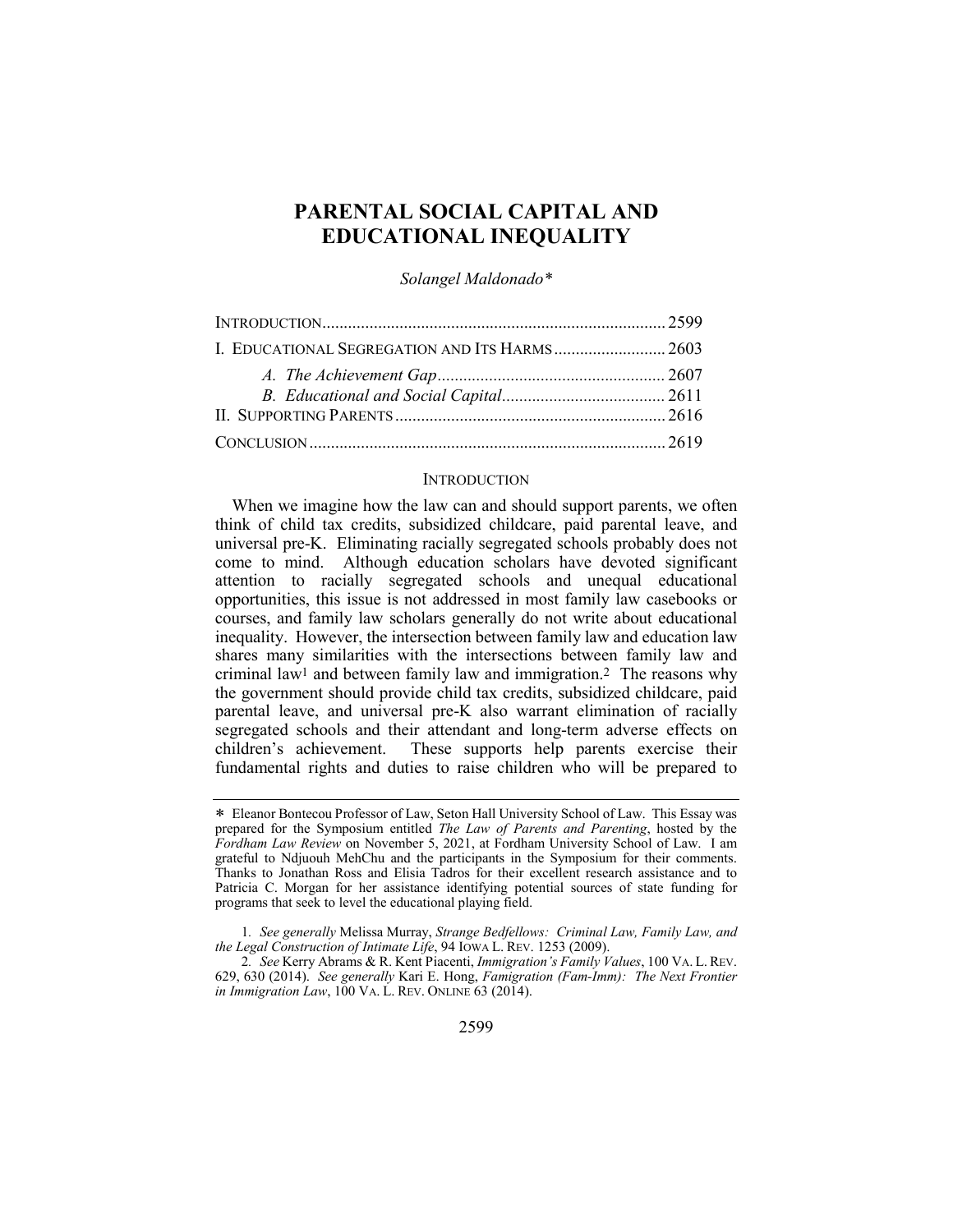participate effectively in society. The U.S. Supreme Court has expressly recognized parents' right and "high duty" to direct their children's education,3 but a quality public school education is necessary for most parents to exercise this right and obligation. Although the Supreme Court and the states have recognized the importance of public schools to our democracy,4 the state denies parents the ability to provide their children with a quality education when it maintains racially segregated schools.

The Supreme Court recognized the harms of school segregation to minority group children more than sixty-five years ago in *Brown v. Board of Education (Brown I).*<sup>5</sup> Yet, public schools in many states are as segregated today as they were when the *Brown II* Court, the following year, ordered them to desegregate "with all deliberate speed."6 But, the Court set no deadlines or standards by which to accomplish this objective. And, perhaps directly connected to the impotency of *Brown II*'s remedial prescription, Black7 and Latinx8 children continue to experience the harms of educational segregation—most notably a significant achievement gap—vis-à-vis White9 children.10 This trajectory, however, was not preordained.

6. Brown v. Bd. of Educ. (*Brown II*), 349 U.S. 294, 301 (1955). For a critique of *Brown*'s "all deliberate speed" mandate and its lack of remedial force, see Jack M. Balkin, Brown v. Board of Education*—A Critical Introduction, in* WHAT *BROWN V. BOARD OF EDUCATION* SHOULD HAVE SAID: THE NATION'S TOP LEGAL EXPERTS REWRITE AMERICA'S LANDMARK CIVIL RIGHTS DECISION 3, 22, 40–41, 64–67 (Jack M. Balkin ed., 2001).

7. Similar to Dean Angela Onwuachi-Willig's preference, "I generally prefer the term 'Blacks,' rather than the term 'African-Americans,' when referring to the entire group of people who identify as part of the black race in the United States because it is more inclusive." Angela Onwuachi-Willig, *The Trauma of Awakening to Racism: Did the Tragic Killing of George Floyd Result in Cultural Trauma for Whites?,* 58 HOUS. L. REV. 817, 821 n.9 (2021). Like Dean Onwuachi-Willig, "I capitalize the words *Black* and *White* when used as nouns to describe racialized groups." Angela Onwuachi-Willig, *Celebrating Critical Race Theory at 20*, 94 IOWA L. REV. 1497, 1500 n.11 (2009).

8. Although I recognize that most Latinx persons prefer the term Latino, Latina, or Hispanic, I use the term "Latinx" because it "is both gender-neutral and does not exclusively honor Spanish origin" and also recognizes our African and indigenous ancestries. Luz E. Herrera & Pilar Margarita Hernández Escontrías, *The Network for Justice: Pursuing a Latinx Civil Rights Agenda*, 21 HARV. LATINX L. REV. 165, 165 n.1 (2018).

9. Similar to Professor Brant Lee, I capitalize "White" not because I believe this is a "natural, objective description[] of a biological characteristic" but because it is "a socially and culturally constructed identity category, much like religious or national affiliations, and therefore should be capitalized." Brant T. Lee, *The Networking Economic Effects of Whiteness*, 53 AM. U. L. REV. 1259, 1260 n.1 (2004).

10*. See* ERICA FRANKENBERG ET AL., C.R. PROJECT, HARMING OUR COMMON FUTURE: AMERICA'S SEGREGATED SCHOOLS 65 YEARS AFTER *BROWN* 4 (2019),

<sup>3.</sup> Pierce v. Soc'y of Sisters, 268 U.S. 510, 534–35 (1925) (holding that parents have a fundamental right to "direct the upbringing and education of children under their control" and "the high duty[] to recognize and prepare [the child] for additional obligations").

<sup>4</sup>*. See* Brown v. Bd. of Educ. (*Brown I*), 347 U.S. 483, 493 (1954) ("[E]ducation is perhaps the most important function of state and local governments.... It is the very foundation of good citizenship."); Shavar D. Jeffries, *The Structural Inadequacy of Public Schools for Stigmatized Minorities: The Need for Institutional Remedies*, 34 HASTINGS CONST. L.Q. 1,  $\tilde{2}$  (2006) ("While state constitutions vary in their respective definitions, they generally guarantee an education enabling students to participate meaningfully in the state's economic and civic life.").

<sup>5.</sup> 347 U.S. 483 (1954); *see also infra* note 44 and accompanying text.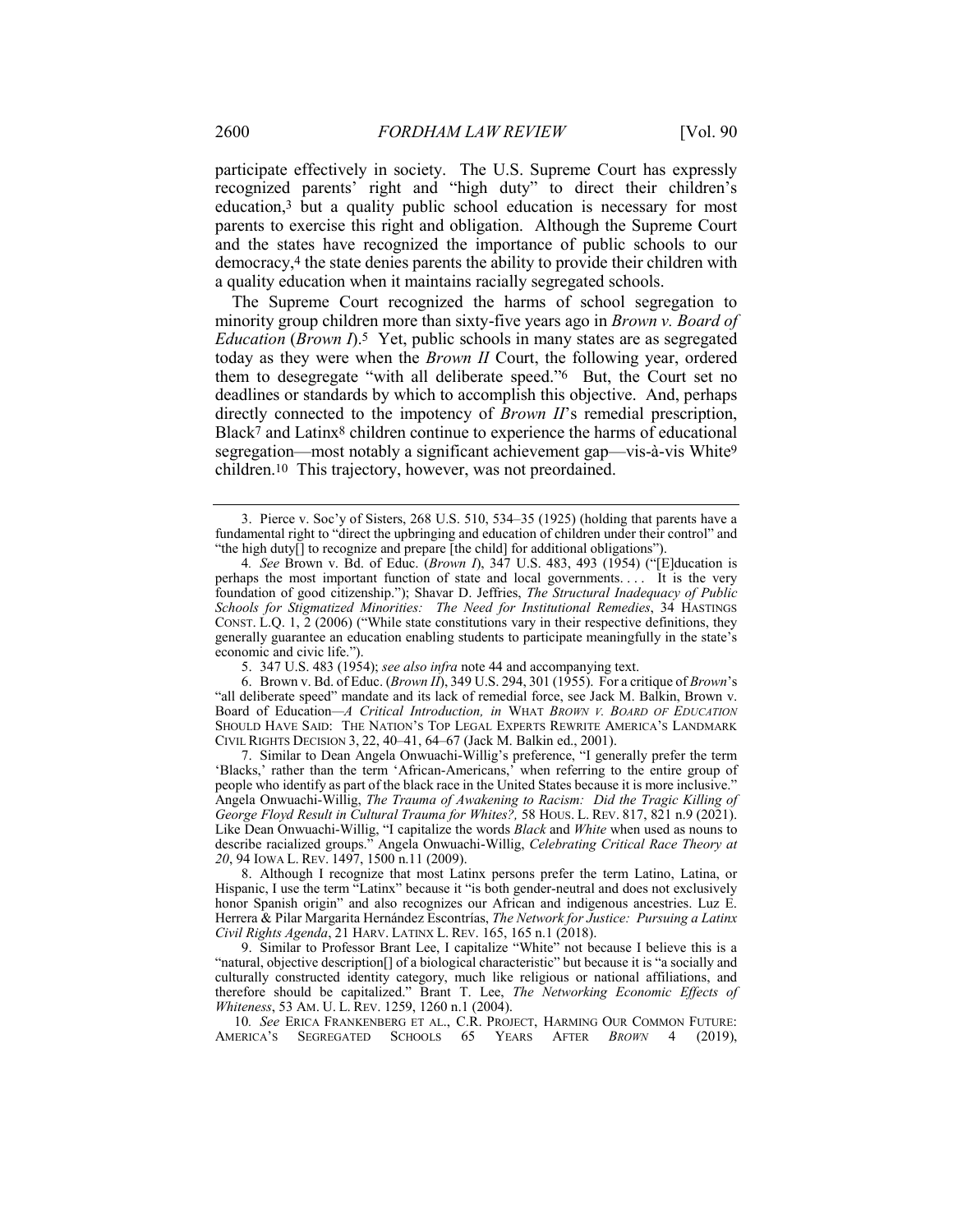In *Swann v. Charlotte-Mecklenburg Board of Education*,11 widely considered the high-water mark in terms of the Court's willingness to tackle school segregation in the post-*Brown* era, the Court unanimously approved the redrawing of school district attendance zones and busing as solutions to integrate Mecklenburg County, North Carolina.12 Just a few years later, however, in *Milliken v. Bradley*,13 a divided Court denied a metropolitan-wide relief plan to integrate school districts in Detroit, Michigan.14 Finding insufficient evidence to support a claim that school districts in the suburbs of Detroit violated plaintiffs' constitutional rights by effecting the segregated conditions the plaintiffs complained of, the Court reasoned that a cross-district remedy was inappropriate.15 This decision limited states' ability to integrate students from predominantly White suburban school districts with students from predominantly Black and Latinx districts, absent evidence of intentional segregation.16 Consequently, efforts to bridge the achievement gap have targeted school financing regimes that provide greater resources to schools in areas with higher property values, a route that has also had its roadblocks.17

*San Antonio Independent School District v. Rodriguez*18 is exemplary. There, the Court held that education is not a fundamental right and upheld a school funding regime that included spending more money per student in areas with higher property taxes,19 legitimizing the idea that race and class could properly serve as the basis for affording children different educational opportunities. Although it is hard to overstate the negative impact *Rodriguez* has had on the educational opportunities afforded to Black and Latinx children, the blow dealt by the *Rodriguez* Court is softened by the fact that virtually every state's constitution recognizes a fundamental right to an adequate education.20 Consequently, some state courts have required

16*. See id.* at 745 (holding that, "without an interdistrict violation and interdistrict effect [of segregation], there is no constitutional wrong calling for an interdistrict remedy"). *See generally* Parents Involved in Cmty. Schs. v. Seattle Sch. Dist. No. 1, 551 U.S. 701 (2007) (holding that a school assignment plan that considered race to achieve racially balanced schools violated students' equal protection rights).

17*. See, e.g.*, San Antonio Indep. Sch. Dist. v. Rodriguez, 411 U.S. 1, 12–13 (1973) (challenging an education funding plan that spent as much as \$248 more per student in wealthy school districts as compared to the spending per student in poor districts).

18. 411 U.S. 1 (1973).

19*. See id.* at 54–55 (upholding a Texas educational funding system that provided "unequal expenditures" for pupils living in different districts because it did not create a disparity that was "so irrational as to be invidiously discriminatory").

20*. See, e.g.*, CONN. CONST. art. VIII, § 1; FLA. CONST. art. IX, § 1(a); N.H. CONST. pt. II, art. LXXXIII; N.J. CONST. art. VIII, § 4(1); *see also* Seattle Sch. Dist. No. 1 v. State, 585 P.2d 71, 94–95 (Wash. 1978) (holding that the state constitution requires the state to provide, at a

https://www.civilrightsproject.ucla.edu/research/k-12-education/integration-anddiversity/harming-our-common-future-americas-segregated-schools-65-years-afterbrown/Brown-65-050919v4-final.pdf [https://perma.cc/Q496-EQ33].

<sup>11.</sup> 402 U.S. 1 (1971).

<sup>12</sup>*. See id.* at 28–30.

<sup>13.</sup> 418 U.S. 717 (1974).

<sup>14</sup>*. See generally id.*

<sup>15</sup>*. See generally id.*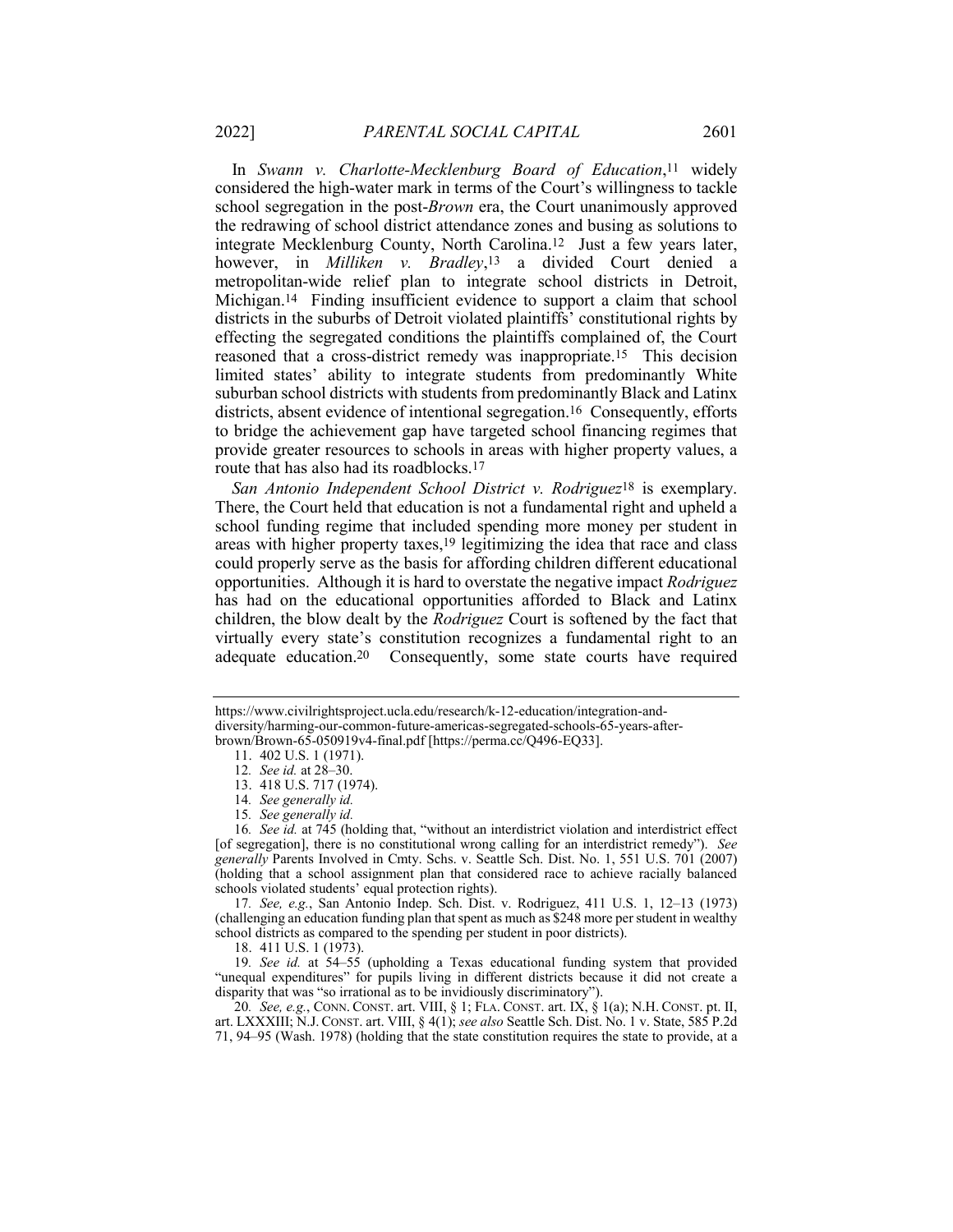legislators to ensure that funding between poor and wealthy school districts is equitable or to provide even greater funding to poor districts based on their students' greater needs.21

Despite these financial investments in some poor and disproportionately Black and Latinx school districts, the achievement gap between Black and Latinx children vis-à-vis White children persists.22 Scholars have posited a number of theories for the achievement gap and have concluded that investing greater financial resources is unlikely to narrow it.23 I am unconvinced that greater financial resources would not be beneficial, but I agree that additional school funding alone will not close the achievement gap. Financial resources, however, are not the only tools available to narrow the achievement gap.

This Essay argues that scholars must consider the *nonmonetary* resources—specifically, the social capital24—that middle- and upper-income parents bring to the predominantly White schools their children attend. While scholars have recognized middle- and upper-income *students* as educational resources that can help bridge the achievement gap, they have yet to explore the effects of nonmonetary resources that middle- and upper-income White *parents* bring to predominantly White school districts, and how these resources advantage children in these schools. This Essay calls on social scientists to study these effects and urges lawmakers to support parents by (1) integrating schools and (2) funding programs that seek to level

minimum, an education sufficient to allow participation in the open political system and competition in economic markets and the marketplace of ideas); Jeffries, *supra* note 4, at 2.

<sup>21</sup>*. See, e.g.*, Abbott by Abbott v. Burke, 575 A.2d 359, 408 (N.J. 1990) (requiring "that poorer urban districts' educational funding [be] substantially equal to that of property-rich districts"); *see also* Campaign for Fiscal Equity, Inc. v. State, 801 N.E.2d 326, 348 (N.Y. 2003) (holding that a state's school funding system violated the right to a sound basic education under the state constitution and requiring the state to provide greater funding to districts "where need is high and local ability to pay is low"); DeRolph v. State, 780 N.E.2d 529, 531 (Ohio 2002) (holding that the school financing system both violated the state constitution and required a complete and systemic overhaul and citing approvingly the statement of delegate James Taylor that "the true policy of the statesman is to provide the means of education . . . to every child in the State, the offspring of the black man equally with that of the white man, the children of the poor equally with the rich"); Opinion of the Justs., 624 So. 2d 107, 166 (Ala. 1993) (requiring that the state provide all students with "equitable and adequate educational opportunities" "regardless of the wealth of the communities in which the schoolchildren reside"). Many state courts, however, have rejected claims asserting a right to equal funding. For a summary of school funding cases since *Rodriguez*, see *Overview of Litigation History*, SCHOOLFUNDING.INFO, https://www.schoolfunding.info/litigation-map/ [https://perma.cc/365F-DGJ3] (last visited Apr. 2, 2022). Although school finance reform is not explicitly about racial inequity, race plays a significant role in school finance litigation. *See generally* James E. Ryan, *The Influence of Race in School Finance Reform*, 98 MICH. L. REV. 432 (1999).

<sup>22</sup>*. See infra* notes 47–51 and accompanying text.

<sup>23</sup>*. See infra* notes 62–63 and accompanying text.

<sup>24.</sup> Social capital is "the idea that networks and relationships have value that can be used to promote student well-being." Jeffrey Alvin Anderson et al., *Successes, Challenges, and Future Directions for an Urban Full Service Community Schools Initiative*, 51 EDUC. & URB. SOC'Y 894, 898 (2019) (citing Ralph B. McNeal Jr., *Parental Involvement as Social Capital: Differential Effectiveness on Science Achievement, Truancy, and Dropping Out*, 78 SOC. FORCES 117 (1999)).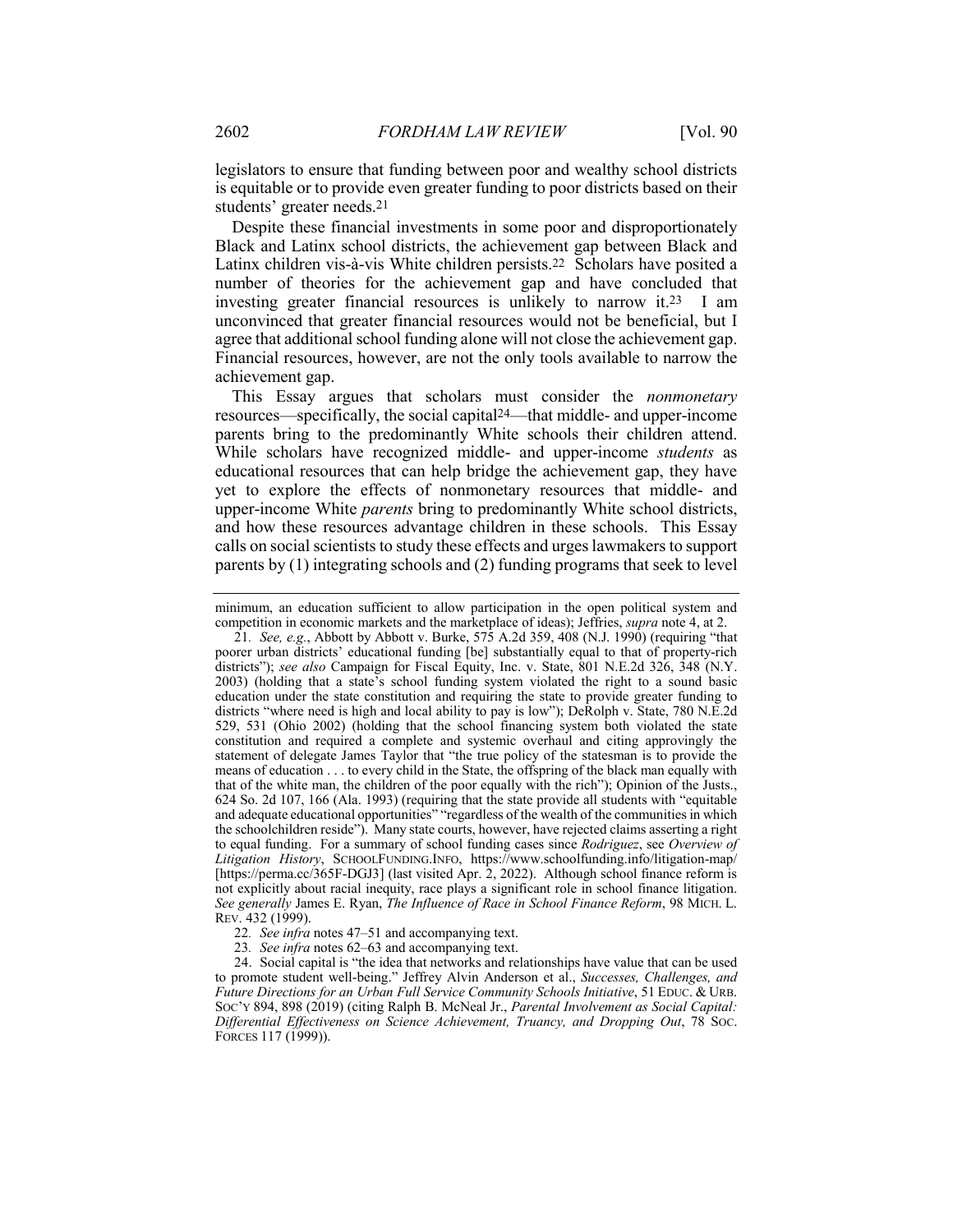the playing field for students who attend schools with predominantly Black and Latinx students, whose parents lack the social capital that advantage students in wealthier, predominantly White schools.

## I. EDUCATIONAL SEGREGATION AND ITS HARMS

Almost seven decades after the Supreme Court's decision in *Brown I*, a high percentage of Black and Latinx students still attend segregated schools, where the majority of students are Black and Latinx.<sup>25</sup> Similarly, although White students comprise a minority of students in public schools overall,  $26$ the majority of White students in public schools attend schools with mostly White students and few Black and Latinx students.27 Although segregated schools are prevalent across the country, the majority of Black and Latinx students in states with the most segregated schools—California, Illinois, Maryland, New Jersey, New York, and Texas—attend schools with only a few White students.<sup>28</sup> Some Black and Latinx students attend what Gary Orfield and Danielle Jarvie have labeled, "apartheid schools, comprised of 99 to 100% non-White students."29

<sup>25</sup>*. See* FRANKENBERG ET AL., *supra* note 10, at 25–31.

<sup>26</sup>*. See id.* at 4. This is a result of lower birth rates among the White population, the growth of the Asian and Latinx populations due to immigration, and White students' enrollment in private schools. *See id. See generally* RICHARD FRY, PEW HISPANIC CTR., THE CHANGING RACIAL AND ETHNIC COMPOSITION OF U.S. PUBLIC SCHOOLS (2007).

<sup>27</sup>*. See* FRANKENBERG ET AL., *supra* note 10, at 31–33; *see also* FRY, *supra* note 26, at 8. 28. New York is the most segregated state for Black students, and it is the second most segregated state for Latinx students; California is the most segregated state for Latinx students. *See* DANIELLE COHEN, UCLA C.R. PROJECT, NYC SCHOOL SEGREGATION: A REPORT CARD FROM THE UCLA CIVIL RIGHTS PROJECT 9 (2021), https://www.civilrightsproject.ucla.edu/ research/k-12-education/integration-and-diversity/nyc-school-segregation-report-card-stilllast-action-needed-now/NYC\_6-09-final-for-post.pdf [https://perma.cc/6X3T-RESL]; GARY ORFIELD & DANIELLE JARVIE, UCLA C.R. PROJECT, BLACK SEGREGATION MATTERS: SCHOOL RESEGREGATION AND BLACK EDUCATIONAL OPPORTUNITY 31 tbl.14 (2020), https://www.civilrightsproject.ucla.edu/research/k-12-education/integration-and-diversity/ black-segregation-matters-school-resegregation-and-black-educational-opportunity/BLACK-SEGREGATION-MATTERS-final-121820.pdf [https://perma.cc/W4VK-D7WA]; Press Release, The C.R. Project, UCLA Civil Rights Project Report Shows School Segregation in New York Remains Worst in Nation (June 10, 2021, 12:01 AM), https://www.civilrightsproject.ucla.edu/news/press-releases/2021-press-releases/reportshows-school-segregation-in-new-york-remains-worst-in-nation/School-Segregation-in-NYrls-final.pdf [https://perma.cc/2KEP-2UCJ].

<sup>29.</sup> ORFIELD & JARVIE, *supra* note 28, at 6. I attended what I now recognize as apartheid schools all throughout elementary and middle school. I would have attended an apartheid high school had I not been accepted into one of New York City's specialized high schools, which have in recent years been the subject of much controversy because few Black and Latinx students are admitted. *See* Syed Ali & Margaret M. Chin, *What's Going On with New York's Elite Public High Schools?*, ATLANTIC (June 14, 2018), https://www.theatlantic.com/ education/archive/2018/06/new-york-high-schools-stuyvesant-brooklyn-bronx/562772/ [https://perma.cc/Q4CW-9HHE].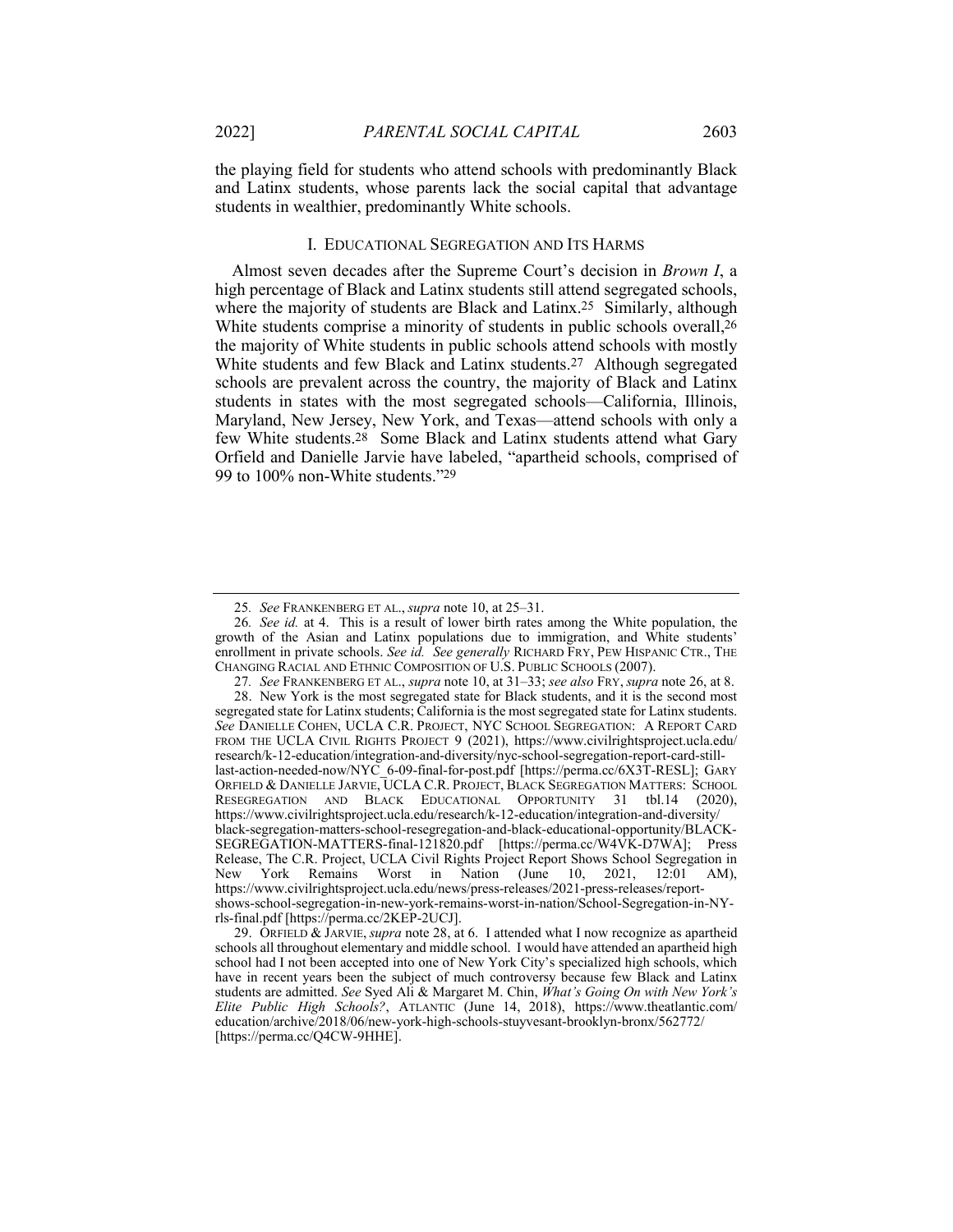Educational segregation is a direct result of housing segregation. Although the Fair Housing Act30 and state laws31 prohibit racial discrimination in housing, residential segregation persists as a result of decades of federal, state, and local practices that exclude Black and, to a lesser extent, Latinx families from White neighborhoods.32 Today, those neighborhoods are out of reach for the majority of Black, Latinx, and lower-income families, as real estate prices have skyrocketed and affordable housing is concentrated in predominantly low-income Black and Latinx municipalities with low-performing schools.33 In addition, as a result of the wealth gap created by decades of housing, educational, and employment discrimination, many Black and Latinx families lack the required down payments to purchase a home, even when they can afford the monthly mortgage payments.<sup>34</sup> Moreover, the racial harassment and threats of harm Black families face in predominantly White suburbs35 lead many middle-class Black families to reside in the same low-income minority neighborhoods as poorer families.36

Segregated schools are not an inevitable consequence of residential segregation. As a result of the school assignment system, however, residential segregation often leads to segregated schools. In most states, students are assigned to schools within their zones and generally cannot

<sup>30.</sup> Title VIII of the Civil Rights Act of 1968, Pub. L. No. 90-284, 82 Stat. 81 (codified as amended in scattered sections of the U.S.C.).

<sup>31</sup>*. See, e.g.*, MASS. GEN. LAWS ANN. ch. 151B, § 4(7) (West 2022); N.J. STAT. ANN. § 10:5-12 (West 2021); N.Y. EXEC. LAW § 296(5)(a) (McKinney 2022).

<sup>32</sup>*. See* RICHARD ROTHSTEIN, THE COLOR OF LAW: A FORGOTTEN HISTORY OF HOW OUR GOVERNMENT SEGREGATED AMERICA 8 (2017).

<sup>33</sup>*. See id.* at 182 (explaining that homes that were affordable in the late 1940s, such as in Levittown, have appreciated exponentially); INGRID GOULD ELLEN ET AL., OFF. OF POL'Y DEV. & RSCH., U.S. DEP'T OF HOUS. & URB. DEV., EFFECT OF QAP INCENTIVES ON THE LOCATION OF LIHTC PROPERTIES: MULTI-DISCIPLINARY RESEARCH TEAM REPORT 4 (2015), MULTI-DISCIPLINARY RESEARCH TEAM REPORT 4 (2015), https://s3.documentcloud.org/documents/6405894/Pdr-Qap-Incentive-Location-Lihtc-Properties-050615.pdf [https://perma.cc/KJ3F-YV65] (showing that affordable housing is

concentrated in low-income, high-poverty areas); *see also* Jacqueline Rabe Thomas, *Separated by Design: Why Affordable Housing Is Built in Areas with High Crime, Few Jobs and Struggling Schools*, PROPUBLICA (Nov. 25, 2019, 5:00 AM), https://www.propublica.org/ article/separated-by-design-why-affordable-housing-is-built-in-areas-with-high-crime-few-

jobs-and-struggling-schools [https://perma.cc/CG3S-RCVJ]. *See generally* INGRID GOULD ELLEN & KEREN MERTENS HORN, POVERTY & RACE RSCH. ACTION COUNCIL, DO FEDERALLY ASSISTED HOUSEHOLDS HAVE ACCESS TO HIGH PERFORMING PUBLIC SCHOOLS? (2012), http://www.prrac.org/pdf/PRRACHousingLocation&Schools.pdf [https://perma.cc/6LVJ-DXG8].

<sup>34</sup>*. See* Meghan M. O'Neil, *Housing Policy, Race, Inequality, and Disparate Impact*, 55 PHYLON 60, 63, 72 (2018).

<sup>35</sup>*. See* Jeannine Bell, *The Hidden Fences Shaping Resegregation*, 54 HARV. C.R.-C.L. L. REV. 813, 817 (2019).

<sup>36.</sup> For example, "the average Black household earning more than \$75,000 per year resides in a poorer neighborhood than the average low-income white household, which earns less than \$40,000 per year." *Id.* at 815–16 (citing Sean F. Reardon et al., *Neighborhood Income Composition by Household Race and Income, 1990–2009*, 660 ANNALS AM. ACAD. POL. & SOC. SCI. 78, 85–90 (2015)) (noting that "the neighborhoods in which upper-middle-class Blacks live are nearly as Black as those of poor Blacks").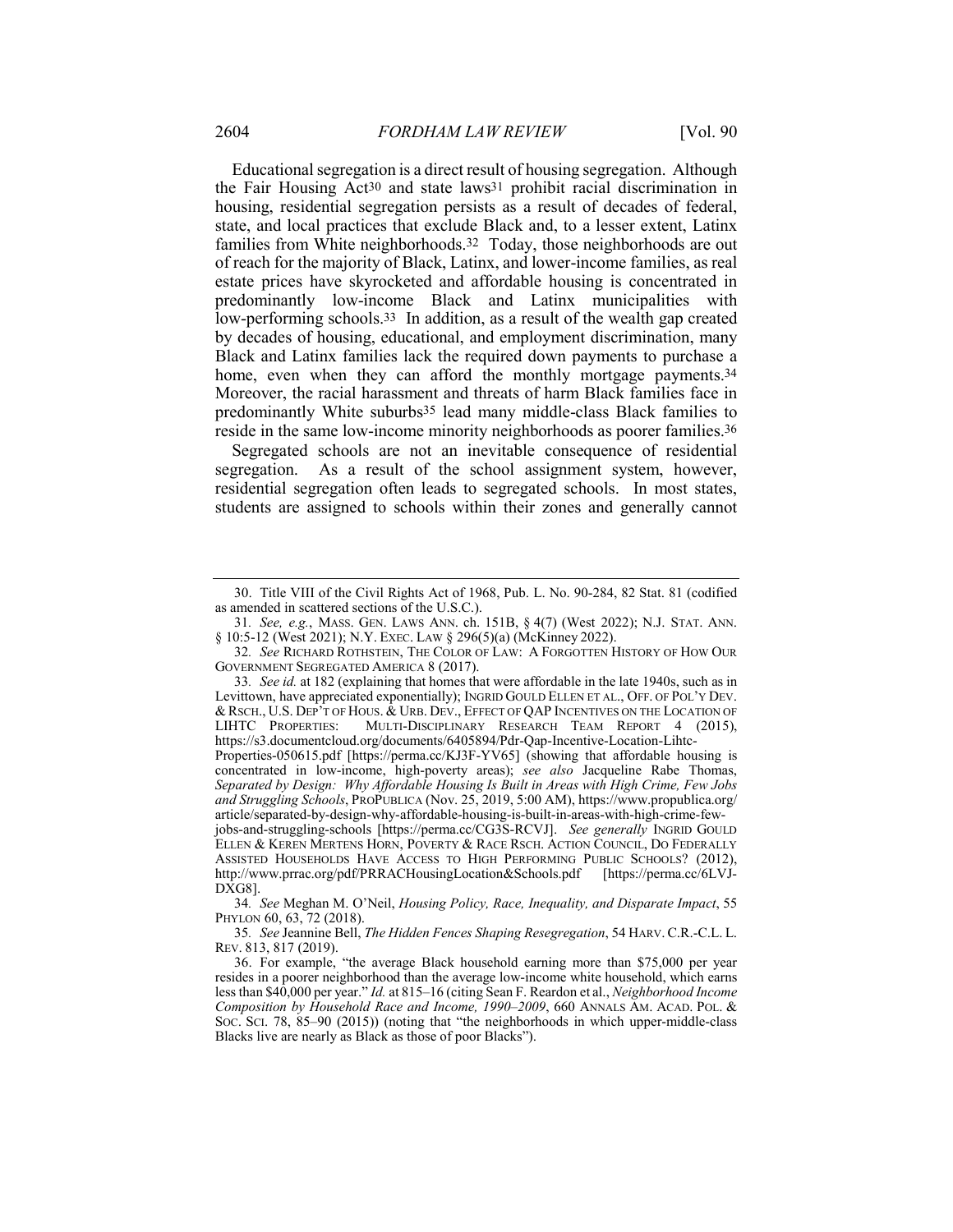attend a public school outside those zones.37 These school zones are drawn along the boundaries of residentially segregated municipalities. For example, four of the school districts in Union County, New Jersey— Elizabeth, Hillside, Plainfield, and Roselle—are at least 89 percent non-White and have a poverty rate of at least 65 percent.38 Interestingly, four school districts in the same county—Cranford, Mountainside, Scotch Plains, and Westfield—are predominantly White and wealthy.39 The same is true in Westchester County, New York, where parents of children in public schools in the Bronxville Union Free School District have a median household income over four times that of such parents in the neighboring Yonkers and Mount Vernon school districts and a student body that is only 8 percent Black

<sup>37</sup>*. See, e.g.*, N.J. STAT. ANN. § 18A:38-1 (West 2021). In fact, it is a crime to falsely represent that a student lives in a particular district—for example, by using another family member's address—for the purpose of attending school in that district. *See id.* § 18A:38-1(c); *see also* SPECIAL CAP. PROJECT, U.S. CONG. JOINT ECON. COMM., ZONED OUT: HOW SCHOOL AND RESIDENTIAL ZONING LIMIT EDUCATIONAL OPPORTUNITY (2019), https://www.jec.senate.gov/public/\_cache/files/f4880936-8db9-4b77-a632-86e1728f33f0/ jec-report-zoned-out.pdf [https://perma.cc/CH34-3WWV] ("Public education has traditionally been tied directly to housing through residential assignment policies that assign homes to schools via school attendance zones. School zones are typically designed so that students attend schools near home, and despite growing opportunities to opt out or choose another school via charters, magnets, and public school open enrollment policies, 71 percent of students attend their assigned public school."). *But see* Barbara Armijo, *Can Your Child Go to School Outside Their District?*, U.S. NEWS & WORLD REP. (Sept. 23, 2021, 1:42 PM), https://www.usnews.com/education/k12/articles/can-your-child-go-to-school-outside-theirdistrict [https://perma.cc/9AZM-ML9K] (discussing opportunities for children to attend a school outside their district).

<sup>38</sup>*. See* Amended Complaint for Declaratory Judgment and Other Relief at 18, Latino Action Network v. New Jersey, No. MER-L-001076-18 (N.J. Super. Ct. Law Div. Aug. 2, 2019).

<sup>39</sup>*. See Cranford Township School District, NJ*, CENSUS REP. https://censusreporter.org/profiles/97000US3403570-cranford-township-school-district-nj/ [https://perma.cc/94R4-JMKY] (last visited Apr. 2, 2022) (documenting median household income as \$132,539 and indicating that the township is 83 percent White and 2 percent Black); *Mountainside Borough School District, NJ*, CENSUS REP. https://censusreporter.org/ profiles/97000US3411040-mountainside-borough-school-district-nj/ [https://perma.cc/ BQC6-GCV7] (last visited Apr. 2, 2022) (documenting median household income as \$121,172 and indicating that the school district is 75 percent White and 2 percent Black);<br>Scotch Plains-Fanwood Regional School District, NJ, CENSUS REP. *Scotch Plains-Fanwood Regional School District, NJ*, CENSUS REP. https://censusreporter.org/profiles/97000US3414670-scotch-plains-fanwood-regionalschool-district-nj/ [https://perma.cc/TY2T-WR4A] (last visited Apr. 2, 2022) (documenting median household income as \$145,464 and indicating that the school district is 69 percent White and 8 percent Black); *Westfield Town School District, NJ*, CENSUS REP.

https://censusreporter.org/profiles/97000US3417760-westfield-town-school-district-nj/ [https://perma.cc/6QMY-4XMJ] (last visited Apr. 2, 2022) (documenting median household income as \$158,323 and indicating that the school district is 78 percent White and 2 percent Black). The disparity in household income is even greater when looking at the median household income of parents with children in public schools: Plainfield's is \$59,241, with 31 percent residing in an owner-occupied home, as compared to Westfield's \$250,001, with 89.2 percent residing in an owner-occupied home. *Compare Plainfield City School District, NJ*, NAT'L CTR. FOR EDUC. STAT., https://nces.ed.gov/Programs/Edge/ACSDashboard/3413140 [https://perma.cc/E5EX-Y7JL] (last visited Apr. 2, 2022), *with Westfield Town School District, NJ*, NAT'L CTR. FOR EDUC. STAT., https://nces.ed.gov/Programs/Edge/ ACSDashboard/3417760 [https://perma.cc/8W58-VHHQ] (last visited Apr. 2, 2022).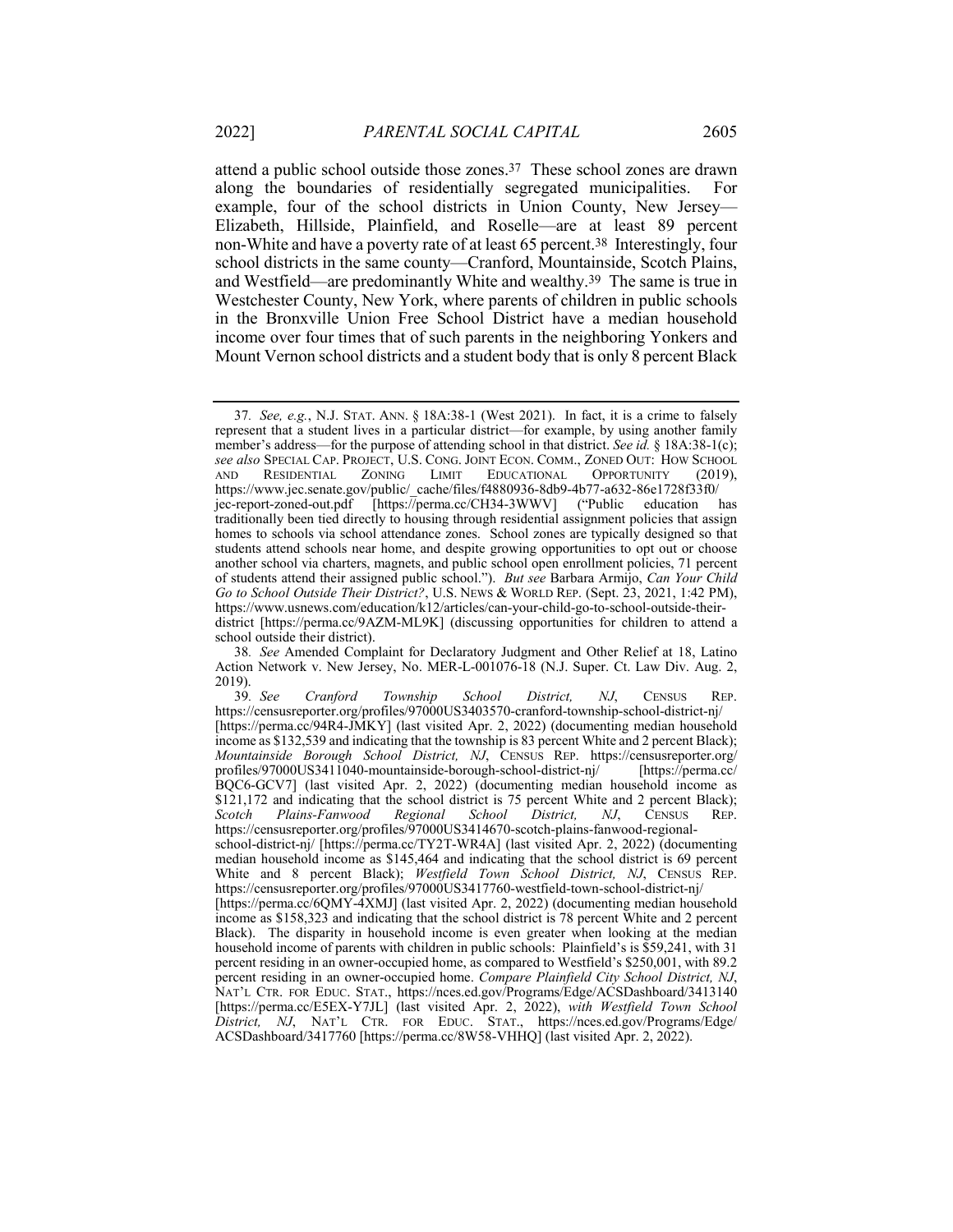and Latinx.40 The majority of students in the Yonkers and Mount Vernon school districts, in contrast, are Black or Latinx.41 Students who reside in predominantly Black and Latinx neighborhoods are zoned out of schools in predominantly White and wealthy school districts, even when these schools are in close proximity, sometimes only hundreds of feet, to their homes.42

As the Supreme Court recognized in *Brown I*, segregated schools deprive Black (and Latinx) children of equal educational opportunities, even if "the physical facilities and other 'tangible' factors" are equal.43 Thus, segregated

41*. See Mount Vernon School District, NY*, *supra* note 40 (reporting that 63 percent of children in the Mount Vernon school district are Black and 16 percent are Hispanic or Latinx); *Yonkers School District, NY*, *supra* note 40 (reporting that 38 percent of children in the Yonkers school district are Hispanic or Latinx and 16 percent are Black).

43. *Brown I*, 347 U.S. 483, 493 (1954). The harms of segregation extend beyond denial of equal educational opportunities. Segregation may perpetuate racial stereotypes and bias against and as between different groups. *See* Stacy Hawkins, *Reverse Integration: Centering HBCUs in the Fight for Educational Equality*, 24 U. PA.J.L. & SOC. CHANGE 351, 399 (2021) (noting that "segregation . . . harms white children by fomenting racial hatred and division while engendering notions of white supremacy"); Angela Onwuachi-Willig, *Reconceptualizing the Harms of Discrimination: How* Brown v. Board of Education *Helped to Further White Supremacy*, 105 VA. L. REV. 343, 359 (2019) (arguing that *Brown* failed "to identify one key, harmful consequence of segregation and racism—its dehumanizing effects on Whites"). It also harms White students who are deprived of opportunities to learn with and from peers of different backgrounds, thereby limiting opportunities to thrive in a racially and

<sup>40</sup>*. See New York State Education at a Glance*, N.Y. STATE EDUC. DEP'T, https://data.nysed.gov/ [https://perma.cc/WX8X-LK46] (last visited Apr. 2, 2022). The Mount Vernon City School District and Yonkers Public Schools district are 16 percent and 37 percent White, respectively, and the median household income of parents with children in public schools is \$57,903 and \$59,549, respectively. *See Mount Vernon School District, NY*, NAT'L CTR. FOR EDUC. STAT., https://nces.ed.gov/Programs/Edge/ACSDashboard/3620100 [https://perma.cc/NXM6-T32G] (last visited Apr. 2, 2022); *Yonkers School District, NY*, NAT'L CTR. FOR EDUC. STAT., https://nces.ed.gov/Programs/Edge/ACSDashboard/3631920 [https://perma.cc/AM95-RGWU] (last visited Apr. 2, 2022). The Bronxville Union Free School District is 82 percent White and only 1 percent Black, and the median household income of parents with children in public schools is \$250,001. *See Bronxville Union Free School District, NY*, NAT'L CTR. FOR EDUC. STAT., https://nces.ed.gov/Programs/Edge/ ACSDashboard/3605640 [https://perma.cc/JF26-Y8DF] (last visited Apr. 2, 2022).

<sup>42</sup>*. See* Sheff v. O'Neill, 678 A.2d 1267, 1274 (Conn. 1996) (agreeing with the trial court's conclusion that the statute assigning students to schools where they reside was "the single most important factor contributing to the present concentration of racial and ethnic minorities in . . . Hartford . . . ." (emphasis omitted)). As I was house hunting a number of years ago, I saw a beautiful house in Plainfield, New Jersey, where schools are ranked among the lowest in the state and only 9 percent of the town's students are White. *See Plainfield City School District, NJ*, *supra* note 39; *Plainfield Public School District*, GREATSCHOOLS, https://www.greatschools.org/new-jersey/plainfield/plainfield-public-school-district/

<sup>[</sup>https://perma.cc/MT6F-CF7X] (last visited Apr. 2, 2022). As I walked around the backyard, I looked over the fence that divided this house from the house behind it. My realtor pointed out that the house on the other side of the yard was also for sale, but it was priced \$200,000 higher, even though it was smaller. This was because the house across the yard was in the highly-regarded Scotch Plains-Fanwood School District, which is wealthy and predominantly White. *Scotch Plains-Fanwood Regional School District, NJ*, *supra* note 39; *Scotch Plains-Fanwood School District*, GREATSCHOOLS, https://www.greatschools.org/newjersey/scotch-plains/scotch-plains\_fanwood-school-district/ [https://perma.cc/37KG-CEX7] (last visited Apr. 2, 2022). For an excellent critique of school rankings, see generally Timothy P. Glynn & Sarah E. Waldeck, *Penalizing Diversity: How School Rankings Mislead the Market*, 42 J.L. & EDUC. 417 (2013).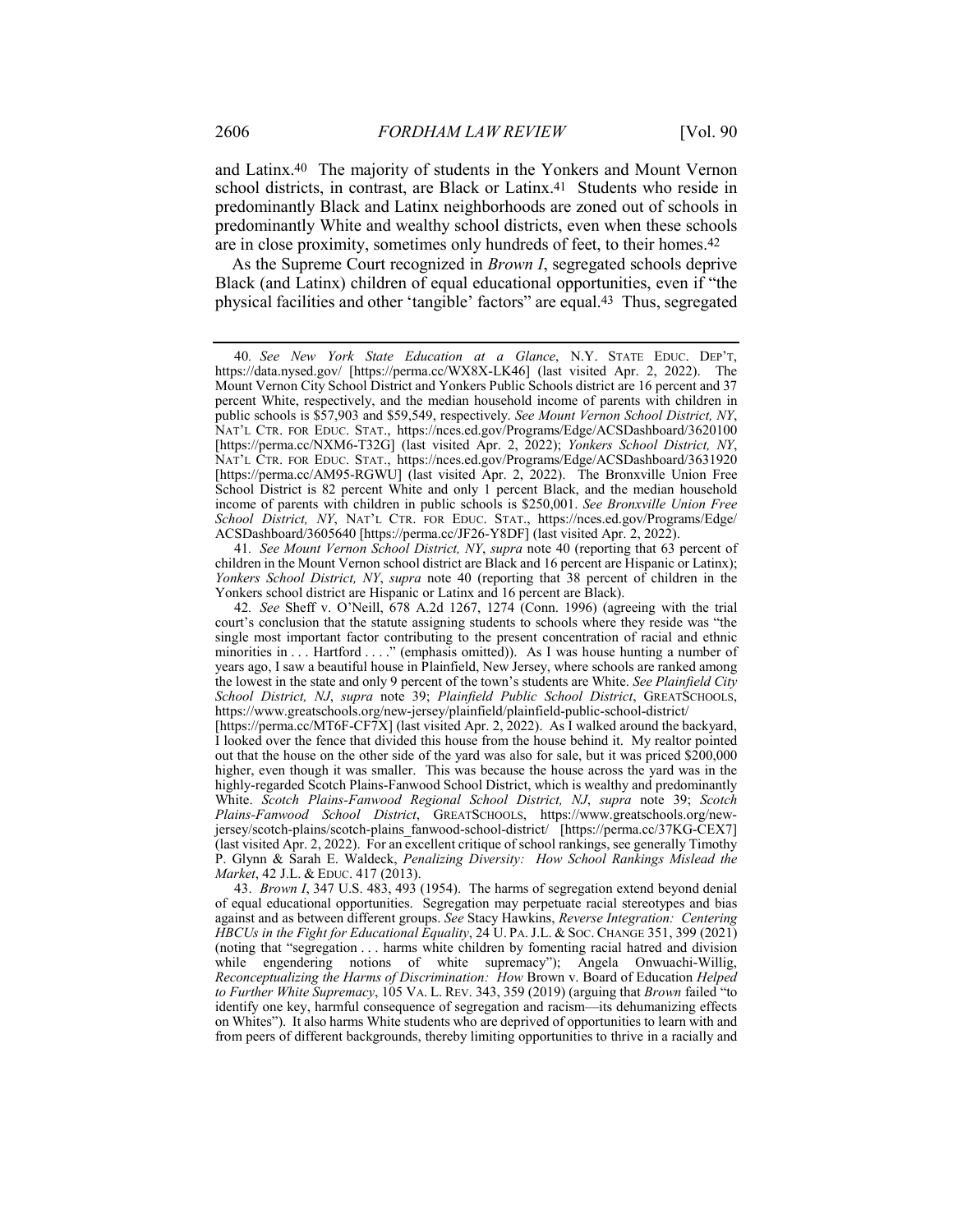schools "are inherently unequal,"44 even if the state provides schools with predominantly Black and Latinx students with the same resources—funding, quantity and quality of teachers, academic programming, cocurricular and extracurricular activities, and counselors—as schools with majority White students. Although *Brown* involved de jure (legally sanctioned) segregation, some states have concluded that de facto segregation violates their state constitutions45 because it deprives Black and Latinx students of equal opportunities for academic "achievement, college success, long-term

## *A. The Achievement Gap*

employment and income."46 This is evident from the achievement gap.

Researchers have well documented the achievement gap between Black and White students, Latinx and White students, and low-income and upper-income students.47 Although several factors contribute to the

44*. Brown I*, 347 U.S. at 495.

46. FRANKENBERG ET AL., *supra* note 10, at 4.

culturally diverse society. Discussion of these harms is beyond the scope of this Essay, but for an exploration of these harms, see Onwuachi-Willig, *supra*; ROSLYN ARLIN MICKELSON, NAT'L COAL. ON SCH. DIVERSITY, SCHOOL INTEGRATION AND K–12 OUTCOMES: AN UPDATED QUICK SYNTHESIS OF SOCIAL SCIENCE EVIDENCE 5–6 & nn.23–29 (2016), https://www.schooldiversity.org/pdf/DiversityResearchBriefNo5Oct2016Big.pdf [https://perma.cc/M749- 39X8]; MARGERY AUSTIN TURNER ET AL., URB. INST., WHITE PEOPLE'S CHOICES PERPETUATE SCHOOL AND NEIGHBORHOOD SEGREGATION: WHAT WOULD IT TAKE TO CHANGE THEM? 7–10 (2021), https://www.urban.org/sites/default/files/publication/104127/white-peoples-choicesperpetuate-school-and-neighborhood-segregation.pdf [https://perma.cc/49KT-37JT] (citing studies demonstrating how segregation undermines White children's chances to thrive); John F. Dovidio et al., *Reducing Intergroup Bias Through Intergroup Contact: Twenty Years of Progress and Future Directions*, 20 GRP. PROCESSES & INTERGROUP REL. 606, 614 (2017); Thomas F. Pettigrew & Linda R. Tropp, *A Meta-Analytic Test of Intergroup Contact Theory*, 90 J. PERSONALITY & SOC. PSYCH. 751, 751–52, 766–67 (2006); Thomas F. Pettigrew et al., *Recent Advances in Intergroup Contact Theory*, 35 INT'L J. INTERCULTURAL REL. 271, 272– 73, 278 (2011). *See generally* Mark J. Chin, The Impact of School Desegregation on White Individuals' Racial Attitudes and Politics in Adulthood (Annenberg Inst. for Sch. Reform at Brown Univ. Ed., Working Paper No. 20-318, 2020), https://www.edworkingpapers.com/ sites/default/files/ai20-318.pdf [https://perma.cc/QS3N-A47X]; Peter B. Wood & Nancy Sonleitner, *The Effect of Childhood Interracial Contact on Adult Antiblack Prejudice*, 20 INT'L J.INTERCULTURAL REL. 1 (1996). Integration is not without costs, however. Minority students who attend predominantly White schools may be subjected to the "racial and cultural insensitivity of whites in the suburbs." Amy Stuart Wells, *The "Consequences" of School Desegregation: The Mismatch Between the Research and the Rationale*, 28 HASTINGS CONST. L.Q. 771, 787 (2001) (reporting that "white teachers, administrators and students of suburbia regularly made [minority] transfer students feel unwanted and unwelcome").

<sup>45</sup>*. See Sheff*, 678 A.2d at 1289–90. *See generally* Booker v. Bd. of Educ., 212 A.2d 1 (N.J. 1965); *In re* North Haledon, 854 A.2d 327 (N.J. 2004).

<sup>47</sup>*. See, e.g.*, Glynn & Waldeck, *supra* note 42, at 428 (discussing the achievement gap and summarizing studies); Derek W. Black, *Middle-Income Peers as Educational Resources and the Constitutional Right to Equal Access*, 53 B.C. L. REV. 373, 404 (2012) (discussing two to three year achievement gap in reading and math between Black and White eighth graders); *NAEP Report Card: Reading*, THE NATION'S REP. CARD, https://www.nationsreportcard.gov/reading/nation/achievement/?grade=4 [https://perma.cc/ 3TDN-YJNZ] (last visited Apr. 2, 2022) (reporting that 45 percent of White fourth graders, as compared to 18 percent of Black, 23 percent of Hispanic, and 57 percent of Asian fourth graders, were proficient in reading, based on 2019 test scores); *NAEP Report Card:*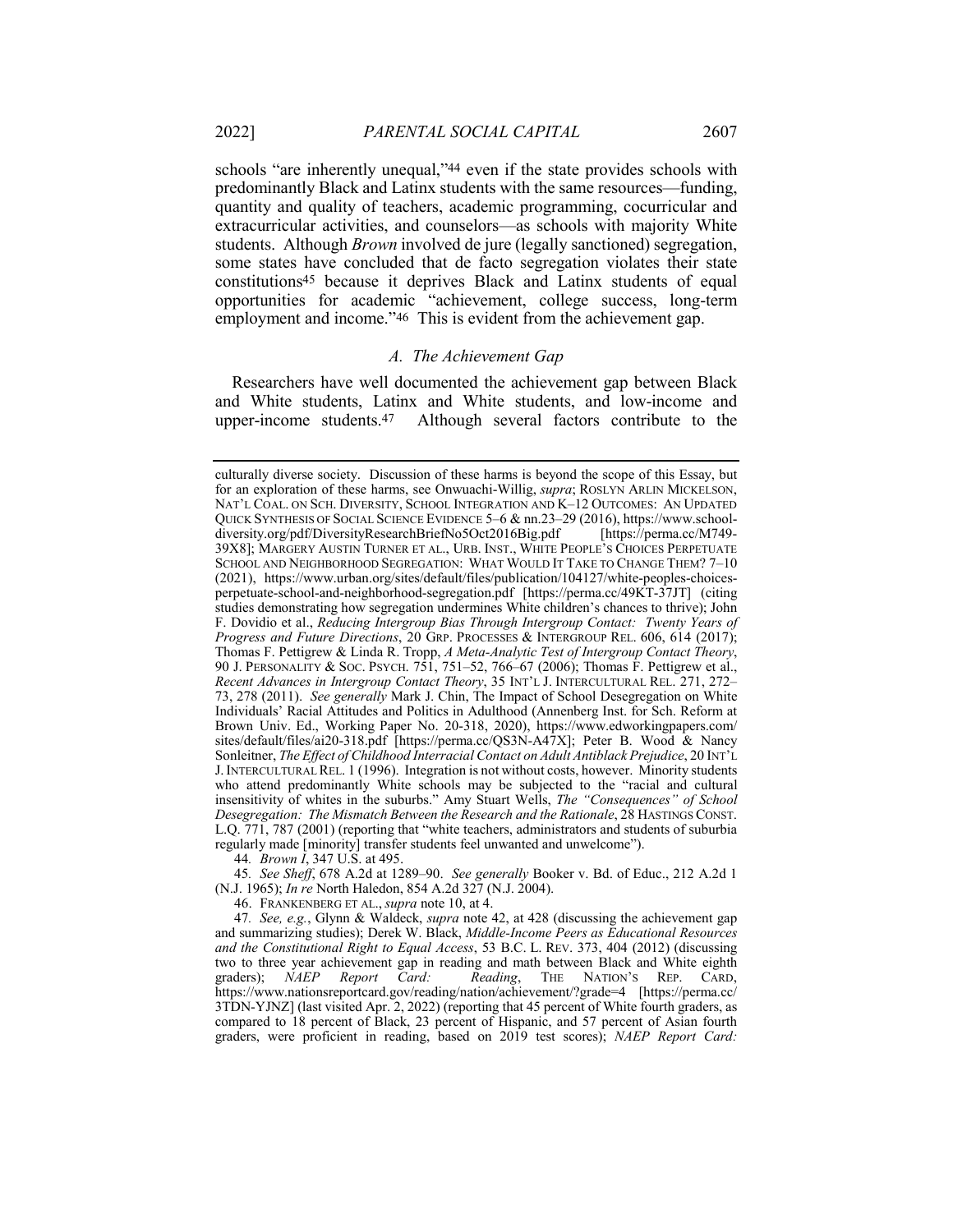achievement gap, segregated schools are a significant cause. Children who attend schools with a significant percentage of White students tend to perform better academically than students in schools attended by predominantly Black and Latinx students, regardless of race.48 Indeed, attending a school with predominantly Black and Latinx students or students from low-income families is correlated with poorer academic performance by students of all races in elementary school,<sup>49</sup> middle school, and high

48*. See* Hanna Dumont & Douglas D. Ready, *Do Schools Reduce or Exacerbate Inequality?: How the Associations Between Student Achievement and Achievement Growth Influence Our Understanding of the Role of Schooling*, 57 AM. EDUC. RSCH. J. 728, 733–34 (2020). *See generally* MICKELSON, *supra* note 43.

*Mathematics*, THE NATION'S REP. CARD, https://www.nationsreportcard.gov/ mathematics/?grade=4 [https://perma.cc/RM37-JZR6] (last visited Apr. 2, 2022) (reporting score gap in mathematics test by race/ethnicity in 2019); Sean F. Reardon, *The Widening Academic Achievement Gap Between the Rich and the Poor: New Evidence and Possible Explanations*, *in* WHITHER OPPORTUNITY?: RISING INEQUALITY, SCHOOLS, AND CHILDREN'S LIFE CHANCES 92 (Greg J. Duncan & Richard J. Murnane eds., 2011). *See generally* THE BLACK-WHITE TEST SCORE GAP (Christopher Jencks & Meredith Phillips eds., 1998); NAT'L CTR. FOR EDUC. STAT., SCHOOL COMPOSITION AND THE BLACK-WHITE ACHIEVEMENT GAP (2015), https://nces.ed.gov/nationsreportcard/subject/studies/pdf/school\_composition\_and\_ the bw achievement gap 2015.pdf [https://perma.cc/NJZ7-FXHQ]; F. CADELLE HEMPHILL ET AL., NAT'L CTR. FOR EDUC. STAT., ACHIEVEMENT GAPS: HOW HISPANIC AND WHITE STUDENTS IN PUBLIC SCHOOLS PERFORM IN MATHEMATICS AND READING ON THE NATIONAL ASSESSMENT OF EDUCATIONAL PROGRESS (2011), https://nces.ed.gov/nationsreportcard/pdf/ studies/2011459.pdf [https://perma.cc/M79L-LZ7M]. The COVID-19 pandemic will likely exacerbate this gap for years to come. *See generally* DEP'T OF EDUC. OFF. FOR C.R., EDUCATION IN A PANDEMIC: THE DISPARATE IMPACT OF COVID-19 ON AMERICA'S STUDENTS (2021), https://www2.ed.gov/about/offices/list/ocr/docs/20210608-impacts-of-covid19.pdf [https://perma.cc/48WC-NB3K]; Emma Dorn et al., *COVID-19 and Education: The Lingering Effects of Unfinished Learning*, MCKINSEY & CO. (July 27, 2021), https://www.mckinsey.com/industries/education/our-insights/covid-19-and-education-thelingering-effects-of-unfinished-learning [https://perma.cc/FT2T-L76U].

<sup>49</sup>*. See* Dumont & Ready, *supra* note 48, at 734 ("[S]tudents attending schools with higher proportions of non-White/non-Asian students typically gained fewer math skills in both kindergarten and first grade and fewer reading skills in first grade."). I am not suggesting that children learn more when they attend school with White children. Proximity to White students per se does not lead to better educational outcomes. *Cf.* Derrick A. Bell, Jr., *Serving Two Masters: Integration Ideals and Client Interests in School Desegregation Litigation*, 85 YALE L.J. 470, 479 (1976) (critiquing civil rights lawyers' focus on integration and failure to pursue alternatives, such as equal resources, for predominantly minority schools and "making black schools educationally effective"); Hawkins, *supra* note 43, at 399 (arguing that segregation is not what is "most detrimental to Black children in the educational context [but] [i]nstead, the cause of the most detrimental harm, and the chief impediment to realizing equal educational opportunities, is the inequality of resources afforded to Black children attending segregated schools"). However, middle- and upper-income White parents bring resources, including their social capital, to the schools their children attend. It is these resources, which are lacking in predominantly Black and Latinx schools, that benefit all the children in that school. *See* Wells, *supra* note 43, at 790 ("African American students did not need to sit next to white students to learn, but if they did, they were more likely to be in social institutions that conferred status and prestige.").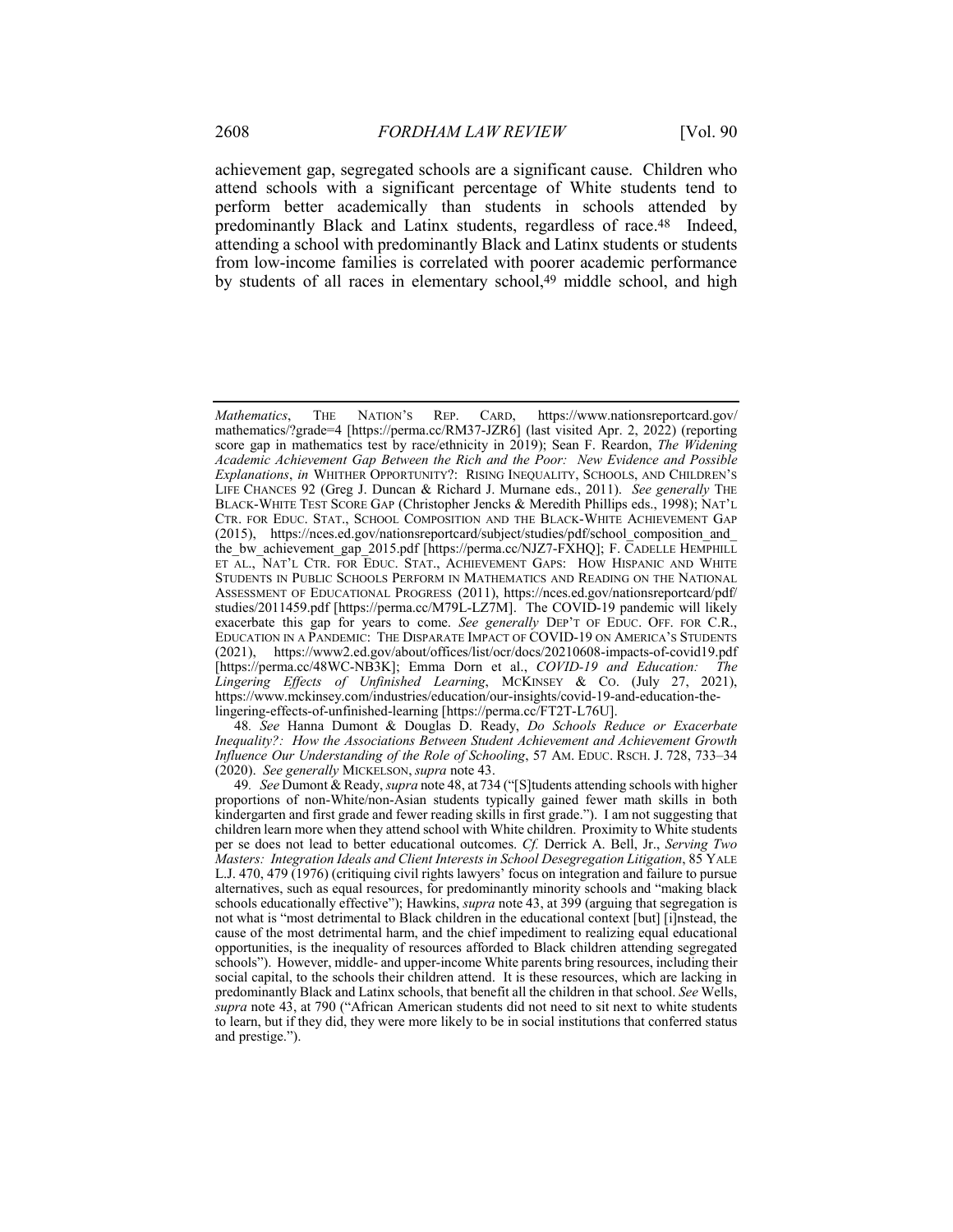school.50 This has detrimental consequences that affect opportunities for higher education and career paths.<sup>51</sup>

The most obvious explanation for the achievement gap between schools with mostly White students and schools with mostly Black and Latinx students is resources. Schools that serve White students generally have greater resources than schools with mostly Black and Latinx students.52 These schools can provide superior curricula, facilities, and more experienced teachers, administrators, and counselors.53 Thus, researchers have concluded that the achievement gap "is largely attributable to the fact that predominantly [Black and Latinx] schools are also overwhelmingly high-poverty schools, and high-poverty schools depress the academic achievement of students who attend those schools."54 Schools with large numbers of students from low-income families not only harm low-income students but also "have a negative impact on a student's educational outcomes regardless of the student's individual socioeconomic status."55 Thus, Black students from middle- and upper-income families, who, as noted, tend to reside in the same neighborhoods as low-income Black students, may experience negative educational outcomes when they attend high-poverty, racially segregated schools.

Although the achievement gap largely may be the result of inadequate resources, it is not the only cause. As a result of school funding litigation,<sup>56</sup> some states spend more money per student in high-poverty (and disproportionately Black and Latinx) districts than in wealthier districts. For example, from 2020 to 2021, New Jersey spent \$30,129 per student in the majority Black and Latinx Newark Public Schools district as compared to \$18,154 per pupil in the majority White and wealthier Toms River Regional

<sup>50</sup>*. See generally* MICKELSON, *supra* note 43; *see also* Roslyn Arlin Mickelson, *Subverting Swann: First- and Second-Generation Segregation in the Charlotte-Mecklenburg Schools,* 38 AM. EDUC. RSCH. J. 215, 243 (2001) (finding that, even controlling for factors such as a student's family background, prior achievement, peer effects, and self-reported academic effort, students who spent more time in predominantly minority elementary schools had lower standardized test scores and grade point averages in middle and high school).

<sup>51.</sup> For example, only about 40 percent of high school students at predominantly Black and Latinx schools graduate on time, regardless "of a student's individual race or wealth." Black, *supra* note 47, at 407. Students in these schools are also less likely to attend college. *See id.* at 408; *see also* MICKELSON, *supra* note 43, at 4 (citing studies).

<sup>52</sup>*. See* Bell, *supra*, note 35, at 814 (explaining that schools in "predominantly white neighborhoods have . . . better-resourced schools than predominantly Black neighborhoods"). Indeed, the "nation's education system continues to confine poor and minority communities to the poorest-performing teachers, poorly maintained facilities, and inferior academic opportunities and expectations." Kimberly Jenkins Robinson, *The High Cost of Education Federalism*, 48 WAKE FOREST L. REV. 287, 319–20 (2013).

<sup>53</sup>*. See* Black, *supra* note 47, at 404–05 ("[S]tudents in predominantly poor and minority schools tend to receive a generally low-quality curriculum[,] have unequal access to high-level curricular offerings . . . [, and] have limited access to highly qualified teachers.").

<sup>54</sup>*. Id.* at 404.

<sup>55</sup>*. Id.*

<sup>56</sup>*. See generally* Conn. Coal. for Just. in Educ. Funding, Inc. v. Rell, 990 A.2d 206 (Conn. 2010); Abbott by Abbott v. Burke, 575 A.2d 359 (N.J. 1990). For a summary of school funding cases since *Rodriguez*, see *Overview of Litigation History*, *supra* note 21.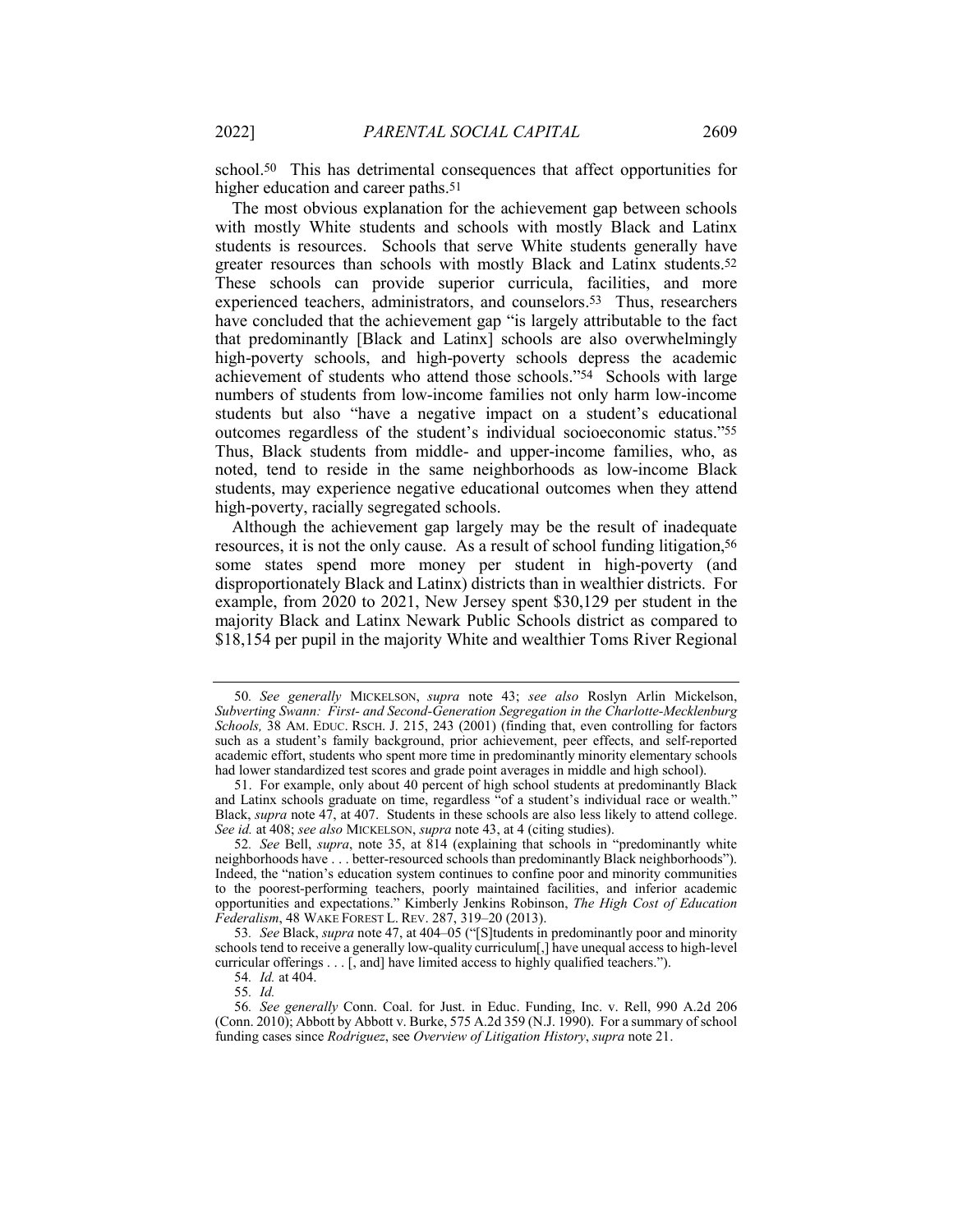Schools district.<sup>57</sup> Yet, despite these additional financial resources, children in Newark public schools (who attend schools with predominantly Black and Latinx students) lag behind students in Toms River schools (who attend predominantly White schools).58 This is not surprising, given that students from low-income families may have greater needs that are likely to go unmet when a large proportion of the student body also has significant needs but teachers, counselors, and administrators cannot devote the necessary attention and resources to each student.

Retention of experienced teachers is also a challenge in schools where a significant portion of the student body has significant needs.<sup>59</sup> Moreover, despite additional resources, the curricular offerings at high-poverty schools are unlikely to be similar to those in wealthier schools because poorer schools may need to direct resources to meet other basic needs.60 Despite these and other possible explanations for the achievement gap, including racial bias and stereotype threats that may affect student performance, <sup>61</sup> some researchers

60. For example, the Toms River Regional Schools district allocates 59 percent of its funds to student instruction, including teacher salaries and programming, and only 4 percent of its funds to "other"—community services, adult education, buildings, and roads. *See Toms River Regional School District*, *supra* note 58. The Newark Public Schools district, in contrast, allocates 35 percent of its funds to student instruction and almost as much (34 percent) to "other." *See Newark Public School District*, *supra* note 58.

61*. See generally* Christopher Jencks, *Racial Bias in Testing*, *in* THE BLACK-WHITE TEST SCORE GAP, *supra* note 47, at 55; Ronald F. Ferguson, *Teachers' Perceptions and Expectations and the Black-White Test Score Gap*, *in* THE BLACK-WHITE TEST SCORE GAP, *supra* note 47, at 273; Claude M. Steele & Joshua Aronson, *Stereotype Threat and the Test* 

<sup>57</sup>*. See Newark Public School District, NJ*, NAT'L CTR. FOR EDUC. STAT., https://nces.ed.gov/ccd/districtsearch/index.asp [https://perma.cc/MXV8-YKZT] (last visited Apr. 2, 2022); *Toms River Regional School District, NJ*, NAT'L CTR. FOR EDUC. STAT., https://nces.ed.gov/ccd/districtsearch/index.asp [https://perma.cc/2C8T-M7KX] (last visited Apr. 2, 2022). Toms River's population is 81 percent White and 13 percent Black and Latinx, and its residents have a median household income of \$80,145; Newark's population is 11 percent White and 85 percent Black and Latinx, its residents have a median household income of \$37,476, and five times as many children in Newark are below the poverty line as compared to children living in Toms River. See Newark, NJ, CENSUS REP., to children living in Toms River. *See Newark*, *NJ*, CENSUS REP., https://censusreporter.org/profiles/16000US3451000-newark-nj/ [https://perma.cc/AH45https://censusreporter.org/profiles/16000US3451000-newark-nj/ 77LJ] (last visited Apr. 2, 2022); *Toms River, NJ*, CENSUS REP., https://censusreporter.org/ profiles/16000US3473110-toms-river-nj/ [https://perma.cc/V7CX-PMUH] (last visited Apr. 2, 2022).

<sup>58.</sup> For example, students in the Toms River Regional Schools district score higher on standardized tests, including statewide math, algebra, and geometry tests, as well as the ACT, a test used by most colleges when making admissions decisions, than students in the Newark Public Schools district. They are more likely to graduate from high school in four years and enroll in college or vocational programs. *Compare Toms River Regional School District*, GREATSCHOOLS, https://www.greatschools.org/new-jersey/toms-river/toms-river-regionalschool-district/ [https://perma.cc/9HWG-QYSV] (last visited Apr. 2, 2022), *with Newark Public School District*, GREATSCHOOLS, https://www.greatschools.org/newjersey/newark/the-newark-public-school-district/ [https://perma.cc/K2AN-GPJQ] (last visited Apr. 2, 2022).

<sup>59</sup>*. See generally* EMMA GARCÍA & ELAINE WEISS, ECON. POL'Y INST., THE TEACHER SHORTAGE IS REAL, LARGE AND GROWING, AND WORSE THAN WE THOUGHT (2019), https://files.epi.org/pdf/163651.pdf [https://perma.cc/WYB7-EY9Z] (discussing challenges of hiring and retaining highly credentialed, experienced teachers in high-poverty schools); Hamilton Lankford et al., *Teacher Sorting and the Plight of Urban Schools: A Descriptive Analysis*, 24 EDUC. EVALUATION & POL'Y ANALYSIS 37 (2002).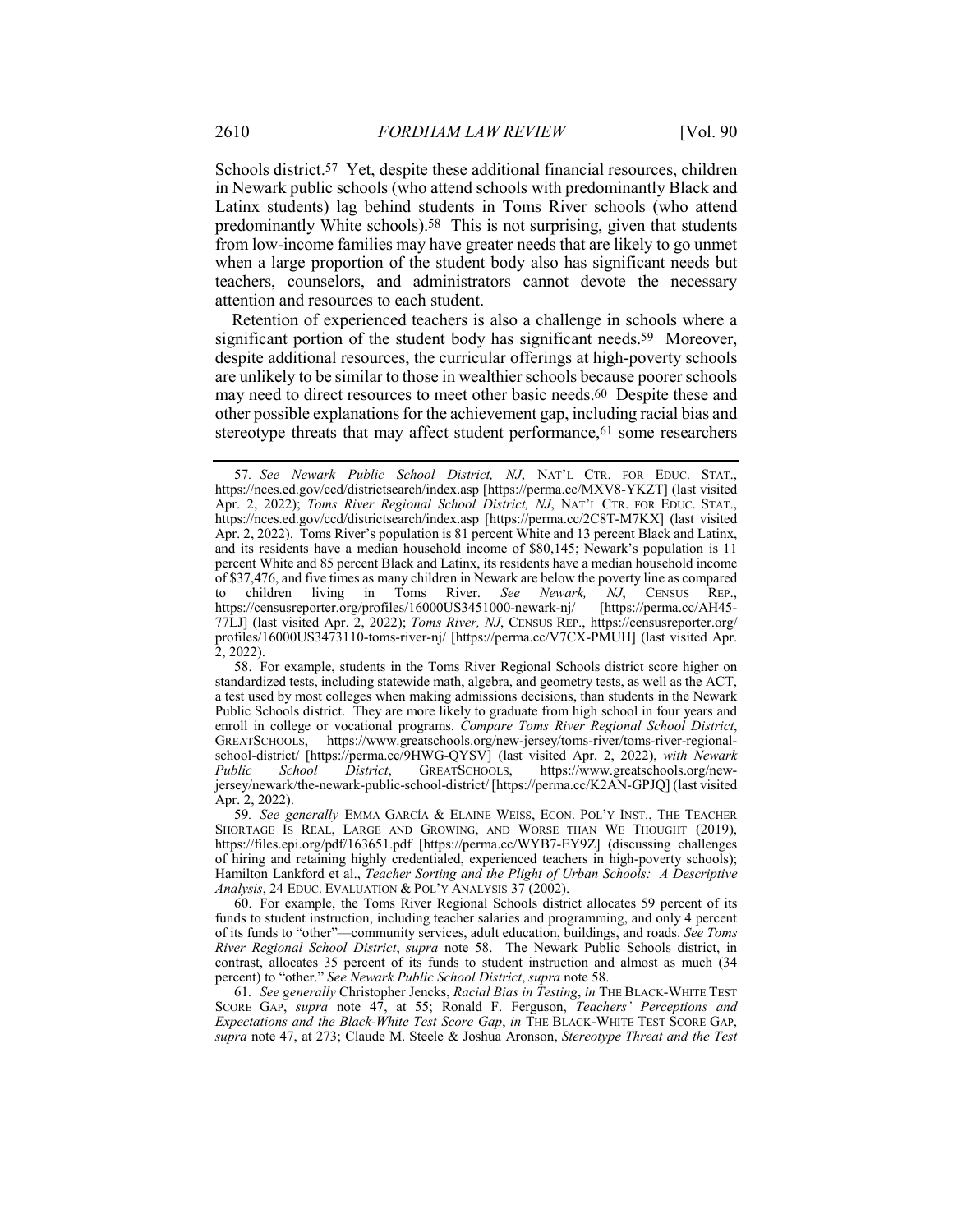have concluded that additional school funding is unlikely to close the achievement gap,62 pointing to factors outside of school that impact a child's learning, including poverty, unstable home environments, lack of parental engagement, and family structure.63

## *B. Educational and Social Capital*

Researchers who focus primarily on factors outside of school as the causes of the achievement gap have not always considered all of the resources that students bring to their schools and how these resources differ significantly based on a student's family income and—given the association between wealth, race, and ethnicity—a student's racial or ethnic background.64 Professor Derek Black, however, has identified one educational resource that other scholars have not explored sufficiently: middle- and upper-income students. He argues that "[t]he percentage of middle income students in a school can be more important to the educational achievement of all students in that school than any other resource or factor."65 He further explains that, "[d]ue to the opportunities they receive outside of school, middle- and high-income students tend to bring more educational capital to school and, thus, elevate the learning of those around them."66

*Performance of Academically Successful African Americans, in* THE BLACK-WHITE TEST SCORE GAP, *supra* note 47, at 401.

<sup>62</sup>*. See* ERIC A. HANUSHEK & ALFRED A. LINDSETH, AM. ENTER. INST. FOR PUB. POL'Y RSCH., THE EFFECTIVENESS OF COURT-ORDERED FUNDING OF SCHOOLS 7 (2009), https://www.aei.org/wp-content/uploads/2011/10/06%20EduO%20Hanushek-g.pdf?x91208 [https://perma.cc/RD5D-2K8W] ("The results in three of the states—Kentucky, Wyoming, and New Jersey—are disappointing for anyone hoping that court-ordered funding increases will lead to dramatic student achievement gains. This is especially true for black students: we found no evidence in these four states of significant progress by black students."); *see also* Eric A. Hanushek, *Some U.S. Evidence on How the Distribution of Educational Outcomes Can Be Changed*, *in* SCHOOLS AND THE EQUAL OPPORTUNITY PROBLEM 159, 164–65 (Ludger Woessmann & Paul E. Peterson eds., 2007); Christopher Jencks & Meredith Phillips, *The Black-White Test Score Gap: Why It Persists and What Can Be Done*, BROOKINGS INST. (Mar. 1, 1998), https://www.brookings.edu/articles/the-black-white-test-score-gap-why-it-persistsand-what-can-be-done/ [https://perma.cc/W45X-YB9V].

<sup>63</sup>*. See, e.g.*, Meredith Phillips et al., *Family Background, Parenting Practices, and the Black-White Test Score Gap, in* THE BLACK-WHITE TEST SCORE GAP, *supra* note 47, at 103; Sean F. Reardon & Claudia Galindo, *The Hispanic-White Achievement Gap in Math and Reading in the Elementary Grades*, 46 AM. EDUC. RSCH. J. 853, 857–58 (2009). Although numerous factors outside of school may hinder a student's academic performance, the achievement gap actually increases during the school year. *See* Dumont & Ready, *supra* note 48, at 758 (discussing a study that found that Black/White inequalities grow faster once formal schooling begins and that found that inequalities were greater in kindergarten through second grade than they were when the kids began school). "[S]tudents learned less in schools with higher percentages of minority students. . . . [W] e observed these associations only during the school year and not during the summer months." *Id.* at 759. This suggests that the home environment is either not a source of the achievement gap or is a small contributor and that the school itself is a cause of the achievement gap.

<sup>64</sup>*. But see* Wells, *supra* note 43, at 785 (discussing studies exploring the benefits that Black students "accrue via association—that is, attending higher status schools that serve mostly white and wealthy students").

<sup>65.</sup> Black, *supra* note 47, at 377.

<sup>66</sup>*. Id.* at 409.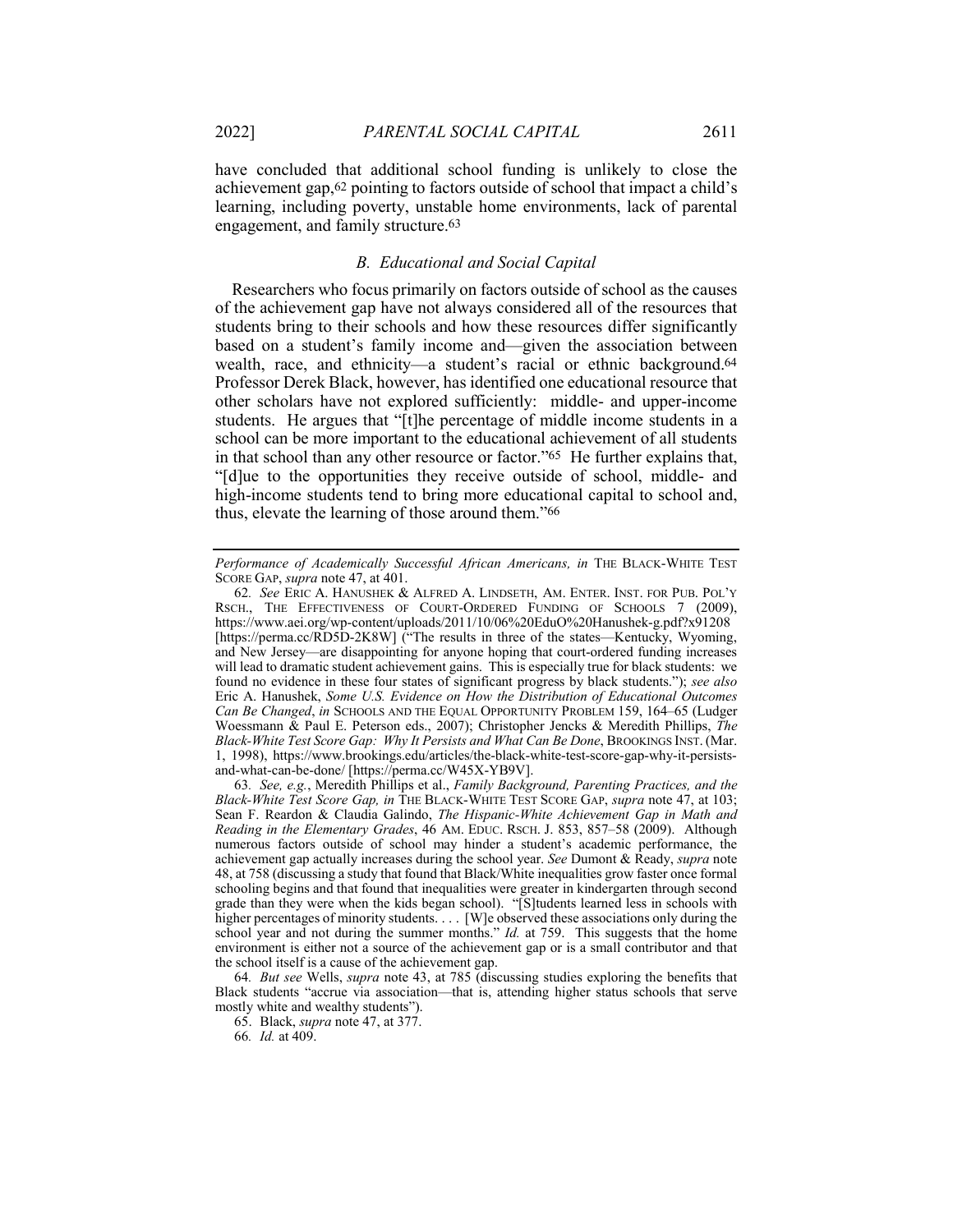I agree with Professor Black, but I argue that middle- and upper-income students bring not only their own educational capital into their schools but also bring their parents' social capital. Upper-income parents, in particular, have significant networks and access to opportunities that low-income parents lack and might not even know exist.67 They also have the ability to raise funds for a wide range of programs that maximize their children's opportunities,68 and the power to exert significant influence over their children's schools.69 These parents bring their social capital and influence to the schools their children attend—schools in predominantly White school districts—thereby providing White students with resources and opportunities that are unavailable to Black and Latinx students.

Some readers may be skeptical about the value of parents' social capital and whether it actually provides children with significant advantages. The impact of parents' social capital on children's education is unknown, but the data on social capital and professional opportunities suggests that it may be significant, especially as children enter high school and pursue activities and opportunities that will impress college admissions committees. Experts estimate that as many as 80 percent of jobs are filled through professional and personal networks,70 and that 70 to 80 percent of positions are never

68*. See, e.g.*, *Nice White Parents*, N.Y. TIMES (May 5, 2021), https://www.nytimes.com/2020/07/23/podcasts/nice-white-parents-serial.html

[https://perma.cc/SM69-557M] (describing, through multiple podcast episodes, the efforts of wealthy White parents to create a French language program in a middle school in Brooklyn and concluding that White parents are the most powerful resource in public schools).

69*. See id.*; *see also* Black, *supra* note 47, at 409; *Southlake*, NBC NEWS, https://www.nbcnews.com/southlake-podcast [https://perma.cc/EL3E-UZJX] (last visited Apr. 2, 2022). *See generally* MICKELSON, *supra* note 43. The entire fight over critical race theory in schools shows the power of wealthy White parents to influence their children's schools. *See* Esther Wang, *Angry White Parents Are Once Again Winning the Battle for the American Classroom*, NEW REPUBLIC (July 14, 2021), https://newrepublic.com/article/ 162976/critical-race-theory-fox-news-angry-white-parents [https://perma.cc/6VDS-S9L6]. One poll found that "just 37% of white parents are in favor of their children's schools teaching critical race theory, compared to 83% of Black parents." Erin Richards & Alia Wong, *Parents Want Kids to Learn About Ongoing Effects of Slavery—but Not Critical Race Theory. They're the Same Thing.*, USA TODAY (Nov. 3, 2021, 3:39 PM), https://www.usatoday.com/story/ news/education/2021/09/10/crt-schools-education-racism-slavery-poll/5772418001/

70*. See* Fisher, *supra* note 67. Other studies have found that 70 percent of jobs are filled through networking. *See* Paige Harden, *How to Land a Job by Networking*, WASH. POST

<sup>67</sup>*. See* PEW RSCH. CTR., PARENTING IN AMERICA 4 (2015) (finding that lower-income parents' financial instability limits "their children's access . . . to the kinds of enrichment activities that affluent parents take for granted"); *see also* Julia Freeland Fisher, *How to Get a Job Often Comes Down to One Elite Personal Asset, and Many People Still Don't Realize It*, CNBC (Feb. 14, 2020, 1:08 PM), https://www.cnbc.com/2019/12/27/how-to-get-a-job-oftencomes-down-to-one-elite-personal-asset.html [https://perma.cc/FPG8-MCH9] (noting that children of educated and wealthy families have networks that children of less educated and lower-income families do not).

<sup>[</sup>https://perma.cc/6UHN-8BFS]. Yet, "41 states have introduced bills or taken other steps that would restrict teaching critical race theory or limit how teachers can discuss racism and sexism." Sarah Schwartz, *Map: Where Critical Race Theory Is Under Attack*, EDUC. WEEK (Mar. 16, 2022), https://www.edweek.org/policy-politics/map-where-critical-race-theory-isunder-attack/2021/06 [https://perma.cc/VTQ7-NJRB].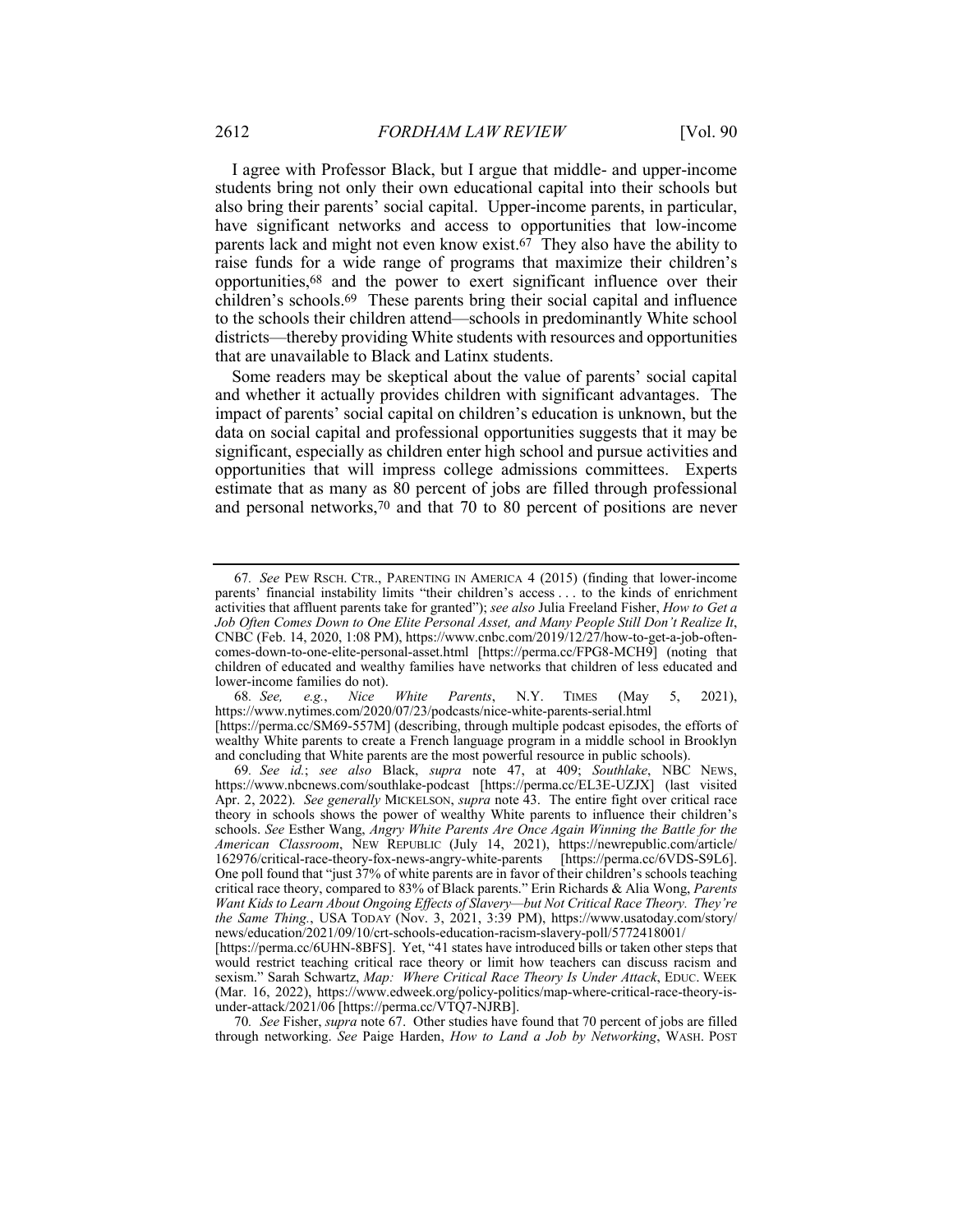listed but are filled internally or via networking.71 Adults with broad personal and professional networks have significant advantages over people without these networks, even if they have similar credentials or qualifications and experience. These "unequal networks"—or what LinkedIn CEO, Jeff Weiner, has called the "network gap[, which] refers to the advantage some people have over others in accessing opportunity based on where they grew up, where they went to school, and where they work"—are created at birth.72 As one researcher explains, "From the zip code a child is born into, to the postsecondary education institution (or lack thereof) that she attends, to her first (and second, and third) job, every experience an individual has impacts the professional connections within her reach."73 Upper-income families recognize the value of social capital and invest in activities that will increase their children's access to informal mentors, such as "coaches, tutors, and leaders encountered through everyday life."74 It is also the reason that parents fight so hard to enroll their children in the right school. Although parents recognize the importance of a comprehensive curriculum and excellent teachers, Professor Derek Black has observed that parents "flock[] to schools based more on the socioeconomic status of the students who attend them than the characteristics of the school facility or the particular staff who teach in them."75

These networks influence how parents guide their children's education. For example, I recently spoke with a Black mother who lives in a predominantly Black and Latinx neighborhood with segregated schools. She shared that she is working two jobs so her children can attend a private (and predominantly White) school where they will have access to the networks of their peers' wealthier parents. She recognized the value of social capital, but like most low-income and Black and Latinx parents, she lacked the networks that middle- and upper-income parents rely on to discover and provide access to opportunities for their children. For example, some high school students secure impressive internships (at least on paper) with politicians, judges, and

and acquaintances hiring other trusted friends and acquaintances").

<sup>(</sup>May 23, 2016), https://jobs.washingtonpost.com/article/how-to-land-a-job-by-networking/ [https://perma.cc/YAA2-FCBF].

<sup>71</sup>*. See* Gina Belli, *At Least 70% of Jobs Are Not Even Listed—Here's How to Up Your Chances of Getting a Great New Gig*, BUS. INSIDER (Apr. 10, 2017, 3:52 PM), https://www.businessinsider.com/at-least-70-of-jobs-are-not-even-listed-heres-how-to-upyour-chances-of-getting-a-great-new-gig-2017-4 [https://perma.cc/64S3-SNBN]; Wendy Kaufman, *A Successful Job Search: It's All About Networking*, NPR (Feb. 3, 2011, 3:43 PM), https://www.npr.org/2011/02/08/133474431/a-successful-job-search-its-all-aboutnetworking [https://perma.cc/C44G-L3XK] (stating that "the vast majority of hiring is friends

<sup>72.</sup> Fisher, *supra* note 67.

<sup>73</sup>*. Id.*

<sup>74</sup>*. Id.* For a general discussion of parental investments in children, see generally Lingxin Hao & Wei-Jun Jean Yeung, *Parental Spending on School-Age Children: Structural Stratification and Parental Expectation*, 52 DEMOGRAPHY 835 (2015) (finding that race is a predictor of parental spending on children even after controlling for socioeconomic status); Sabino Kornrich & Frank Furstenberg, *Investing in Children: Changes in Parental Spending on Children, 1972–2007*, 50 DEMOGRAPHY 1 (2012).

<sup>75.</sup> Black, *supra* note 47, at 438–39.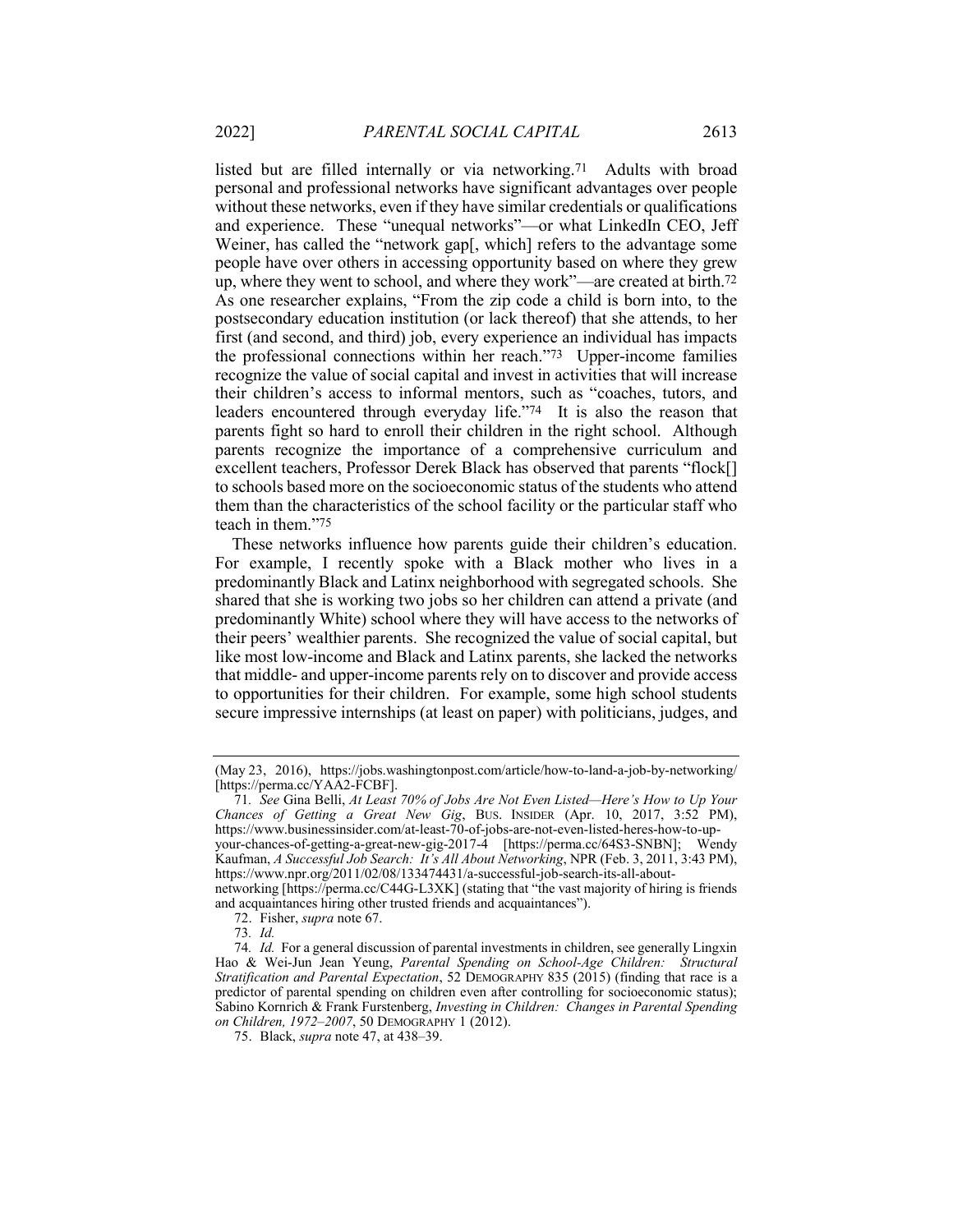Fortune 500 companies without formally applying for these positions. In many cases, there was no formal position. They (or their parents) learned about and accessed these opportunities as a result of their parents' networks. In some cases, the positions were created for specific students as a result of the parents' connections.

Children in apartheid schools rarely obtain opportunities informally because low-income and Black and Latinx parents are significantly less likely to work in professional fields or have connections to individuals who can provide access to informal opportunities.76 To illustrate, about 75 percent of adults in Westfield, a wealthy and predominantly White suburb in New Jersey, have a college degree.77 The parents of students in the Westfield Public Schools district are lawyers, doctors, accountants, financial analysts, and other professionals, providing a broad potential network of professionals for students, the majority of whom are White.78 Although 43 percent of the students in New Jersey's public schools are Black or Latinx,79 only 11 percent of students in the Westfield Public Schools district are Black and Latinx—3 percent and 8 percent, respectively.80 By contrast, only 20 percent of adults in Plainfield, a neighboring predominantly Black and Latinx city in New Jersey, have a college degree.81 Parents in Plainfield have limited access to professionals who can mentor their children or provide access to opportunities. Not surprisingly, young adults from the top socioeconomic quartile have twice as many people in their informal networks from whom they may seek advice about college majors and careers as do young adults from families in the lower quartile.82

Low-income and Black and Latinx parents are also unlikely to be aware of informal opportunities which, by definition, are not advertised. Indeed, a lot

<sup>76</sup>*. See* Wells, *supra* note 43, at 780 ("African American students in segregated urban schools lack social networks and personal contacts with people in universities, businesses, law firms, or art museums—the types of contacts who could help them get summer jobs, teach them about career paths, and open their eyes to new possibilities for life after high school.").

<sup>77</sup>*. See Westfield Town School District, NJ*, *supra* note 39.

<sup>78</sup>*. See id.* (reporting that 79 percent of Westfield residents are White, 3 percent are Black, 7 percent are Asian, and 8 percent are Hispanic); *Industry by Occupation for the Civilian Employed Population 16 Years and Over*, U.S. CENSUS BUREAU (2020), https://data.census.gov/cedsci/ (search "S2405: Industry by Occupation for the Civilian Employed Population 16 Years and Over" and navigate to corresponding table; filter by "Geography" and click through to "Place" to "New Jersey" to "Westfield town, New Jersey") [https://perma.cc/KM4Z-C9MA] (reporting that the majority of Westfield residents worked in management, business, finance, insurance, real estate, education, health care, and other professional services); *Westfield, NJ*, DATA USA, https://datausa.io/profile/geo/westfieldnj#economy [https://perma.cc/7BW6-D4UJ] (last visited Apr. 2, 2022) (reporting that "Westfield, NJ has an unusually high number of residents working as Legal Occupations (4.51 times higher than expected), Business & Financial Operations Occupations (2.03 times), and Life, Physical, & Social Science Occupations (2 times)").

<sup>79</sup>*. See* Amended Complaint for Declaratory Judgment and Other Relief, *supra* note 38, at 7.

<sup>80</sup>*. See Westfield Town School District, NJ*, *supra* note 39.

<sup>81</sup>*. See Plainfield City School District, NJ*, CENSUS REP., https://censusreporter.org/ profiles/97000US3413140-plainfield-city-school-district-nj/ [https://perma.cc/L7HS-SNPP] (last visited Apr. 2, 2022).

<sup>82</sup>*. See* Fisher, *supra* note 67.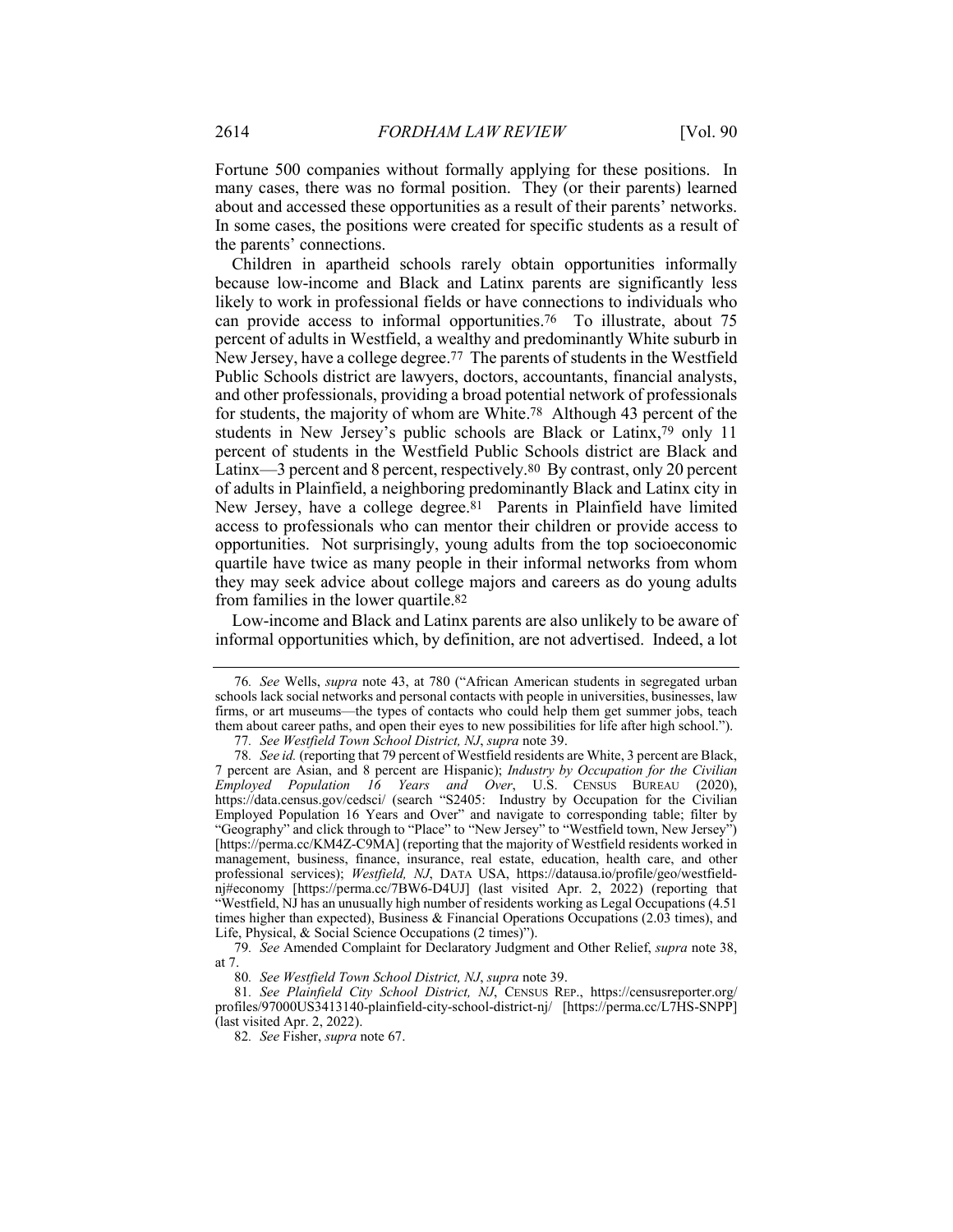of the information parents discover and rely on to guide their children's education, such as enrichment opportunities outside of school, is garnered from other parents in their network rather than from formal sources, such as teachers or counselors.83 It is through these networks that parents learn about resources for help with college applications, writing workshops, or community activities, to name a few examples, that help students build connections.84 Low-income parents with children in predominantly Black and Latinx schools lack these information networks. The network gap and information gap deprive students—including top performing students—at segregated schools of opportunities available to their peers at predominantly White schools who benefit from their parents' social capital.

As a result of these disparities in parents' social capital—differences that are at least partly the result of historical and/or current residential, educational, and employment discrimination85—the opportunities in segregated schools are not comparable to those available in predominantly White schools. Parents' social capital creates and provides access to opportunities for students in the schools that their children attend. Further, even when states, like New Jersey, provide greater financial resources to high-poverty schools with mostly Black and Latinx students than to low-poverty predominantly White schools, predominantly White schools have the ability to raise funds to provide for the types of enrichment programs that will advantage their children even further.86 They also have the power to exert significant influence over their children's schools.87 Low-income

<sup>83</sup>*. See* GFRP Staff, *New Study Confirms Benefits of Connecting Parents with Each Other to Build Social Capital*, GLOB. FAM. RSCH. PROJECT (Feb. 25, 2021), https://globalfrp.org/content/download/865/5790/file/GFRP\_FAST.pdf [https://perma.cc/ TCW5-BZF7] (discussing a study confirming that "helping parents form strong bonds with each other is a critical aspect of family engagement and may improve educational opportunities for children and youth").

<sup>84</sup>*. See* Laura Hazard Owen, *Parents Really Want Useful Education News. They Aren't All Getting It.*, NIEMANLAB (Feb. 16, 2022, 12:42 PM), https://www.niemanlab.org/ 2022/02/parents-education-news/ [https://perma.cc/A68U-EFZA] (noting that "White parents seem to be able to leverage their informal networks with greater efficiency" than Black or "Hispanic" parents); Michael Powell, *How It Feels to Be an Asian Student in an Elite Public School*, N.Y. TIMES (Jan. 25, 2022), https://www.nytimes.com/2022/01/25/us/selective-highschools-brooklyn-tech.html [https://perma.cc/P4PT-BMNH] (discussing how parents learn about the test for New York City's elite schools through informal networks).

<sup>85</sup>*. See generally* Amended Complaint for Declaratory Judgment and Other Relief, *supra* note 38; IRA KATZNELSON, WHEN AFFIRMATIVE ACTION WAS WHITE: AN UNTOLD HISTORY OF RACIAL INEQUALITY IN TWENTIETH-CENTURY AMERICA (2005); ROTHSTEIN, *supra* note 32; ERIC S. YELLIN, RACISM IN THE NATION'S SERVICE: GOVERNMENT WORKERS AND THE COLOR LINE IN WOODROW WILSON'S AMERICA (2013).

<sup>86</sup>*. See* Laura McKenna, *How Rich Parents Can Exacerbate School Inequality*, ATLANTIC (Jan. 28, 2016), https://www.theatlantic.com/education/archive/2016/01/rich-parents-schoolinequality/431640/ [https://perma.cc/U74R-ZE36] (discussing how "parents in affluent communities can raise far more money for their schools than parents in other locations"); *Nice White Parents*, *supra* note 68.

<sup>87</sup>*. See* Osamudia James, *Risky Education*, 89 GEO. WASH. L. REV. 667, 699–700 (2021) (explaining that "prioritized parents use their capital to primarily benefit their own children, informally surveilling teachers and hoarding resources that less privileged families need," while also using such capital "to develop or sustain broad academic and extracurricular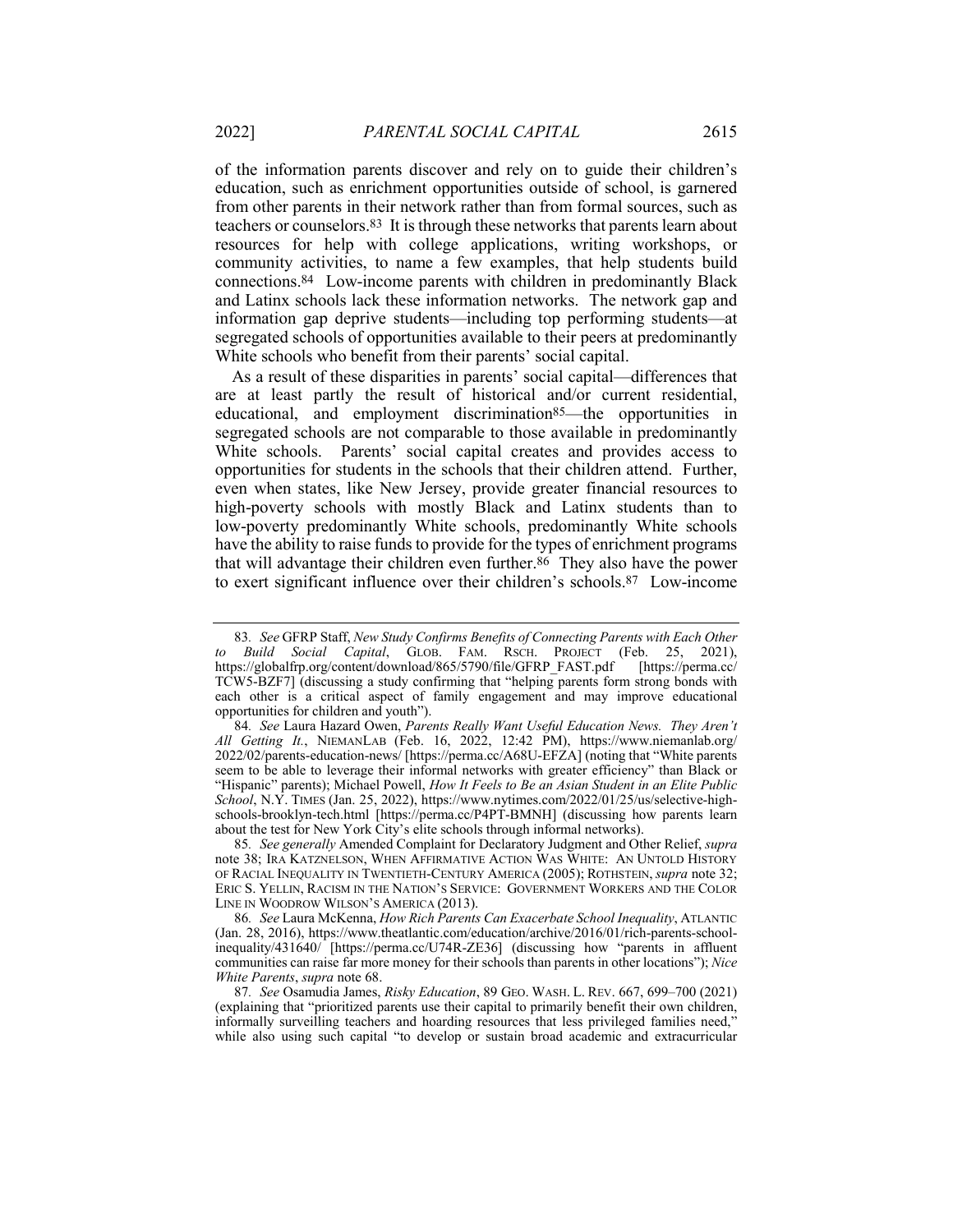and Black and Latinx parents lack these networks and opportunities to raise substantial funds, which ultimately limits their abilities to advocate for programs their children need.88

### II. SUPPORTING PARENTS

Researchers have begun to explore the effects of high school students' developing relationships with adults who may become informal mentors, and they have found that internships and mentoring in high school are associated with higher quality jobs ten years later.<sup>89</sup> These opportunities are particularly important for Black and Latinx students from low-income families, but researchers have yet to study how parents and the schools their children attend exploit parents' social capital to create these opportunities. This Essay calls on researchers to examine the role of parents' social capital on educational opportunities and how these opportunities can be equitably distributed.

Integrated schools may increase low-income, Black, and Latinx students' access to informal mentors and opportunities. As such, integrated schools may help parents discover and access educational opportunities that may help narrow the achievement gap. Yet, educational integration continues to elude us. As this Essay goes to press, the State of New Jersey faces allegations that it was complicit in creating and maintaining one of the most segregated school systems in the country by requiring students to attend public schools in the racially segregated municipalities where they reside, thereby depriving Black and Latinx students of their rights to a "thorough and efficient education" and equal protection under the New Jersey state constitution.90 Plaintiffs<sup>91</sup> propose a number of mechanisms for integrating schools,

programming," which "privilege[s] white and middle-class parents" while "reinforc[ing] a model in which parents are positioned as the primary drivers of school improvement and student achievement"); *see also* Black, *supra* note 47, at 409; *Nice White Parents*, *supra* note 68; *Southlake*, *supra* note 69. *See generally* MICKELSON, *supra* note 43.

<sup>88.</sup> For example, in one New York City public school, wealthy White parents raised almost \$800,000 for an elementary school that was "75% white and serves a tiny fraction of the poor kids in the district" to pay "for after school programming, and ballroom dancing, chess, art, music, [and] a garden." Nice White Parents, *The Book of Statuses*, N.Y. TIMES, at 29:30–29:50 (Aug. 31, 2020), https://www.nytimes.com/2020/07/30/podcasts/nice-whiteparents-serial.html [https://perma.cc/QN7N-AWFG]. That same year, a nearby—mostly Black and Latinx—middle school raised \$2,000. *See id.* at 29:55–30:05. When wealthy White parents then enrolled their children in that middle school, they organized a fundraising gala with outside donors to fund a new French program they wanted without regard to the needs of the Black and Latinx students who were unlikely to participate in the French program. *See id.* at 37:55–40:45, 43:25–43:45. In contrast, Black and Latinx parents relied on small donations from other parents in the school whenever they needed to raise funds. *See id.* at 18:00–18:45.

<sup>89</sup>*. See* MARTHA ROSS ET AL., BROOKINGS INST., PATHWAYS TO HIGH-QUALITY JOBS FOR YOUNG ADULTS 25 (2018), https://www.brookings.edu/wp-content/uploads/2018/10/ Brookings\_Child-Trends\_Pathways-for-High-Quality-Jobs-FINAL.pdf 34WH-S49E].

<sup>90</sup>*. See* Amended Complaint for Declaratory Judgment and Other Relief, *supra* note 38, at 2, 30–31.

<sup>91.</sup> Plaintiffs are parents and Black and Latinx students in segregated, high-poverty schools, as well as civil rights organizations. *See id.* at 3–6.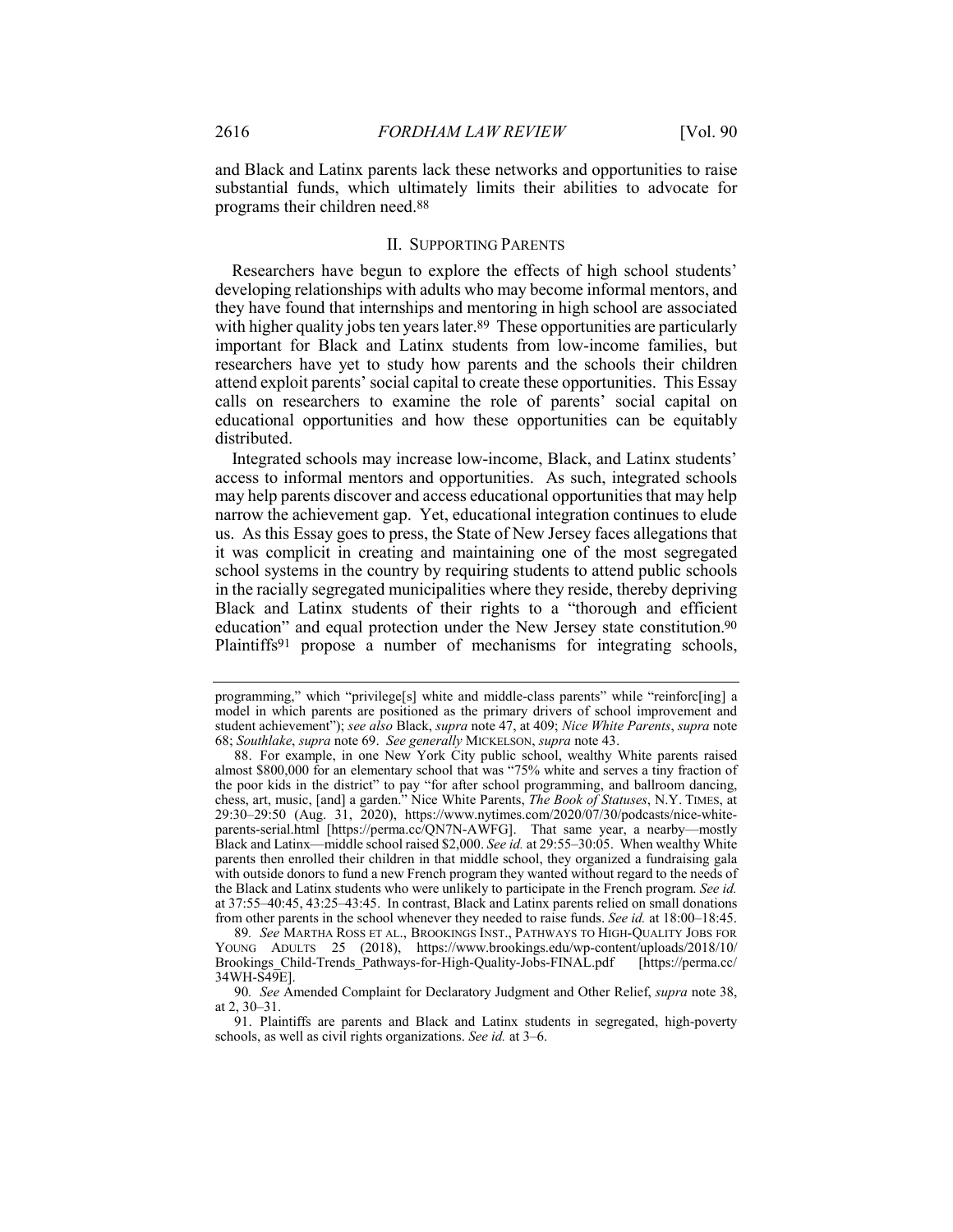including (1) the creation of interdistrict, themed magnet schools to attract students from all racial, ethnic, and socioeconomic backgrounds; (2) interdistrict desegregation transfer plans that would allow Black and Latinx students to attend schools outside their racially segregated districts; and (3) regional, controlled choice that would allow families to rank their preferred schools but that would involve officials balancing these preferences against the interest in achieving diversity in every school.92 Although the New Jersey state constitution prohibits both de facto and de jure segregation,93 the second and third proposals are unlikely to survive challenges in states without similar constitutions because the Supreme Court has not recognized de facto segregation as unconstitutional under the U.S. Constitution.<sup>94</sup> The success of interdistrict magnet schools is somewhat mixed95 because many White parents have been hesitant to send their children to schools in racially diverse neighborhoods and continue to choose schools based on "the socioeconomic status of the students who attend them [rather] than the characteristics of the school facility or the particular staff who teach in them."96 Despite these challenges, each of these approaches would distribute parents' social capital more equitably. Thus, lawmakers should consider these approaches and continue to explore other ways to integrate schools.

A number of nonprofit organizations have long recognized the value of parents' social capital and have sought to provide students from low-income families in segregated schools with access to the opportunities students at middle- and upper-income, predominantly White schools enjoy. Two of

94. *See* Milliken v. Bradley, 418 U.S. 717, 745 (1974); Parents Involved in Cmty. Schs. v. Seattle Sch. Dist. No. 1, 551 U.S. 701, 735 (2007).

<sup>92</sup>*. See id.* at 24.

<sup>93.</sup> *See* N.J. CONST. art. I, § 5 (stating that "[n]o person shall . . . be segregated . . . in the public schools, because of religious principles, race, color, ancestry or national origin"); Booker v. Bd. of Educ., 212 A.2d 1, 6 (N.J. 1965) (holding that, regardless of whether the "federal constitution compels action to eliminate or reduce *de facto* segregation in the public schools, it does not preclude such action by state school authorities in furtherance of state law and state educational policies"); Jenkins v. Morris Twp. Sch. Dist., 279 A.2d 619, 631–32 (N.J. 1971) (stating that, "as a matter of State policy and apart from federal dictates," the state has "an 'obligation to take affirmative steps to eliminate racial imbalance, regardless of its causes'" and to remedy "[d]e facto segregation or imbalance which is frustrating [its] constitutional goals").

<sup>95</sup>*. See, e.g.*, Chase M. Billingham & Matthew O. Hunt, *School Racial Composition and Parental Choice: New Evidence on the Preferences of White Parents in the United States*, 89 SOCIO. EDUC. 99, 99 (2016) (arguing that "the proportion of black students in a hypothetical school has a consistent and significant inverse association with the likelihood of white parents enrolling their children in that school"); Erica Frankenberg & Chinh Q. Le, *The Post-*Parents Involved *Challenge: Confronting Extralegal Obstacles to Integration*, 69 OHIO ST. L.J. 1015, 1061 (2008) ("[U]sing magnet schools as a de-coupling strategy to loosen the connection between residence and public school enrollment is only a short-term solution to the larger problem of racial, ethnic, and economic separateness."); Anthony J. LoPresti, Comment, *Blurring the Lines: How Consolidating School Districts Can Combat New Jersey's Public-School Segregation Problem*, 45 SETON HALL LEGIS. J. 235, 252 (2021) (discussing magnet programs that failed to attract White students and concluding that "many white families care more about racial composition than diversity, or even academic resources").

<sup>96.</sup> Black, *supra* note 47, at 438–39.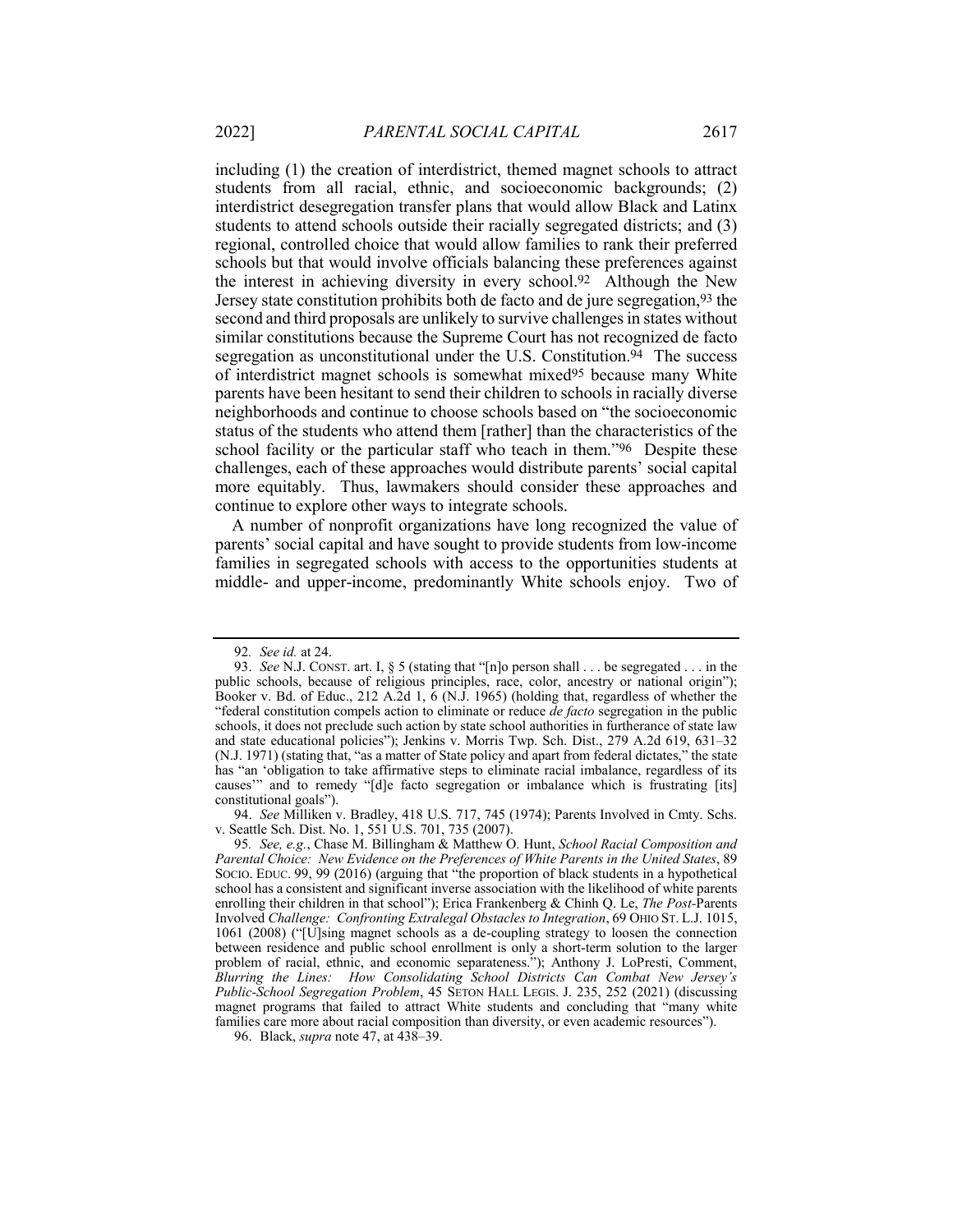these programs, Legal Outreach97 and the New Jersey Law and Education Empowerment Project (NJ LEEP),98 provide a model that the government should fund.99 These privately funded programs serve middle school and high school students in high-poverty, racially segregated schools and seek to level the playing field by *formally* creating the professional networks that students at wealthier (and predominantly White) school districts enjoy as a result of their parents' social capital.100 They do so by providing students in

99. The federal Every Student Succeeds Act of 2015, Pub. L. No. 114-95, §§ 4201–4203, 129 Stat. 1802, 1983–88, awards grants to states for after-school and summer programs that seek to narrow the achievement gap. The awards are made to state education agencies, which must then create and manage competitive grant programs and award subgrants to eligible entities, including nonprofits like NJ LEEP and Legal Outreach. *See id.* § 4204; *see also Nita M. Lowey 21st Century Community Learning Centers: Eligibility*, OFF. OF ELEMENTARY & SECONDARY EDUC. (Oct. 24, 2020), https://oese.ed.gov/offices/office-of-formulagrants/school-support-and-accountability/21st-century-community-learning-

100*. See* Legal Outreach, Inc., *Our Mission*, LEGAL OUTREACH [hereinafter *Our Mission*], https://legaloutreach.org/?page\_id=6267 [https://perma.cc/DRN8-WSV4] (last visited Apr. 2, 2022) (explaining that Legal Outreach's College Bound program "seeks to level the educational playing field for minority, low income, and first-generation students by implementing programs designed to fill the achievement, outlook, and support gaps which prevent students from achieving their highest aspirations and professional goals"); *About NJ LEEP*, NJ LEEP, http://njleep.org/about [https://perma.cc/FB86-UHR5] (last visited Apr. 2, 2022) (explaining that NJ LEEP ensures their "students have exposure to the professionalism needed in college and beyond").

<sup>97</sup>*. See Raising the Bar Since 1983*, LEGAL OUTREACH, https://legaloutreach.org/ [https://perma.cc/XX95-37CJ] (last visited Apr. 2, 2022). I participated in Legal Outreach as a student in the 1980s.

<sup>98</sup>*. See* NJ LEEP, http://njleep.org/ [https://perma.cc/VS9Y-EDZZ] (last visited Apr. 2, 2022). I served on the board of trustees for NJ LEEP.

centers/eligibility-21st-century-community-learning-centers/ [https://perma.cc/8SNF-D65J] (stating that "eligible entity" includes a "public or private entity" and "faith-based organizations"). In addition, more than half the states provide funding for after-school programs. *See* Adrienne Fisher, *State and Federal Investments in After School Programs*, NAT'L CONF. OF STATE LEGISLATURES (Dec. 2019), https://www.ncsl.org/research/education/ state-and-federal-investments-in-afterschool-programs.aspx [https://perma.cc/UB3W-7JK3]. Unfortunately, funding levels are too low to meet the need for these programs. *See Supporting Student Success Through After School Programs*, NAT'L CONF. OF STATE LEGISLATURES (Mar. 5, 2021), https://www.ncsl.org/research/education/expanding-learning-opportunitiesthrough-afterschool-programs.aspx [https://perma.cc/VTS3-9LYF] (reporting that funding is a barrier to after-school programming). Currently, school districts across the country are receiving federal funding to address learning loss resulting from COVID-related disruptions to education. *See Elementary and Secondary School Emergency Relief Funds*, N.J. DEP'T OF EDUC., https://www.nj.gov/education/esser/ [https://perma.cc/8UBH-8UAE] (last visited Apr. 2, 2022). States like New Jersey plan to direct part of these funds to school "districts to support summer learning academies and tutoring, professional learning for educators, and education and training programs for parents and caregivers." Press Release, U.S. Dep't of Educ., U.S. Department of Education Approves New Jersey's Plan for Use of American Rescue Plan Funds to Support K–12 Schools and Students, Distributes Remaining \$923 Million to State (Aug. 12, 2021), https://www.ed.gov/news/press-releases/us-department-education-approvesnew-jerseys-plan-use-american-rescue-plan-funds-support-k-12-schools-and-studentsdistributes-remaining-923-million-state [https://perma.cc/3C5U-RUVZ]. However, rather

than attempting to create new programs without a proven track record, school districts should instead look to programs with a proven success record like NJ LEEP and Legal Outreach to provide the supports that children in high-poverty, Black and Latinx districts need. I am grateful to Patricia C. Morgan, executive director of JerseyCAN, for this suggestion.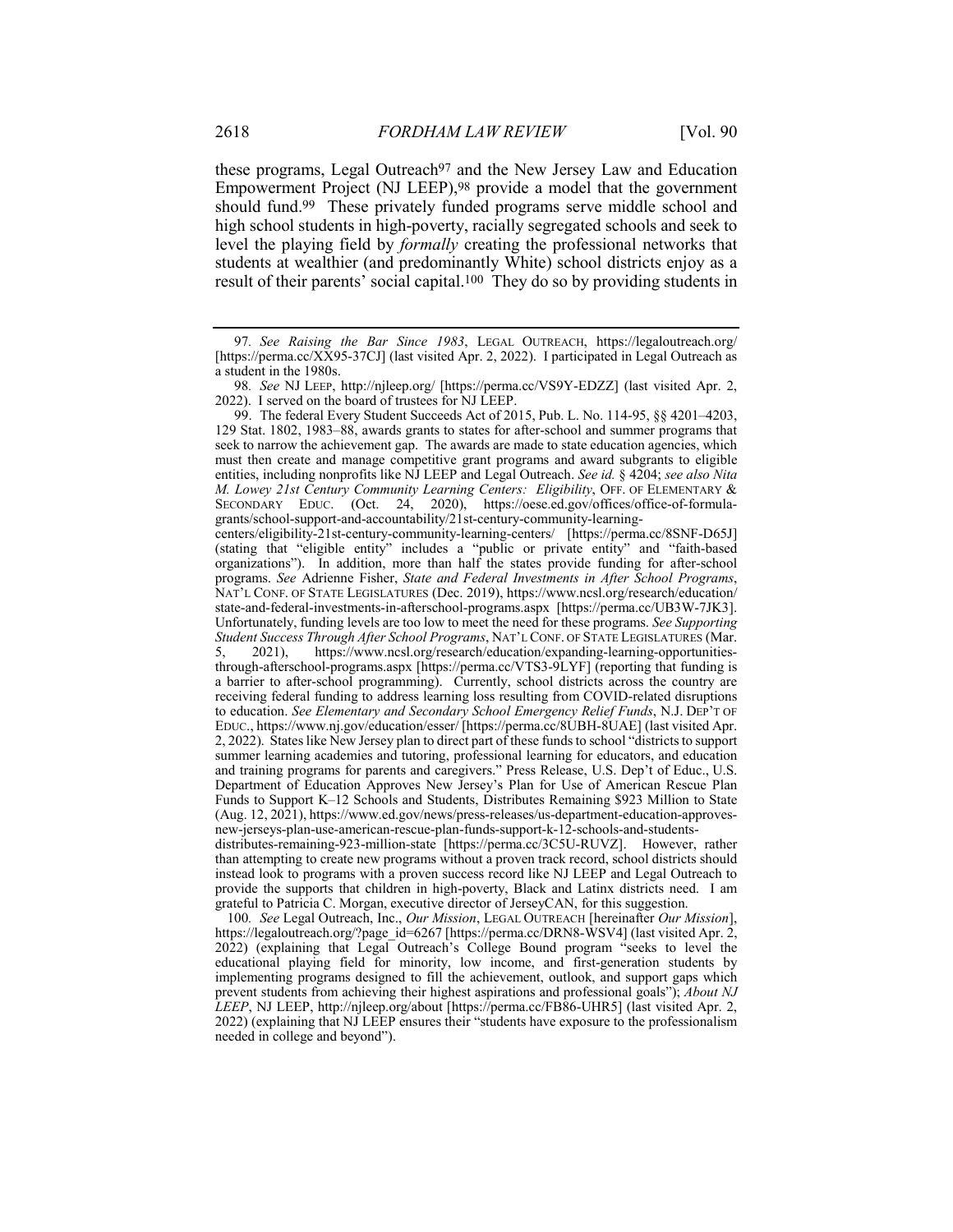predominantly Black and Latinx school districts with access to internships, opportunities to network with professionals in different fields, mentorship opportunities, and family engagement and community-building workshops.101 These organizations not only address the achievement gap but also the outlook gap by raising students' and parents' awareness of professional opportunities outside their networks.102 These programs should be made available to every student who comes from a low-income family and does not have access to the social capital provided by parents of children in middle- and upper-income schools. Without government funding, however, these programs are accessible to only a small percentage of students

#### **CONCLUSION**

In recent years, family law scholars have shown that achieving justice for families requires addressing inequities in other areas of law such as criminal law, torts, property law, immigration law, and tax law.104 Although education scholars recognize the burdens that low-income and Black and Latinx parents bear as they attempt to provide their children with educational opportunities,105 family law scholars have not yet made educational justice a

and in only a few districts.103

<sup>101</sup>*. See Our Mission*, *supra* note 100 (explaining that several of Legal Outreach's programs are "designed to expose . . . students to career opportunities that exist outside of the communities in which they reside," specifically underserved communities, through mentoring, workshops, and field trips, that "seek to raise students' awareness of career endeavors, expand their horizons, and lift their aspirations"); NJ LEEP, ANNUAL REPORT: JULY 1, 2020–JUNE 30, 2021, at 3–4 (2021) [hereinafter ANNUAL REPORT], https://static1.squarespace.com/ static/569a6297841aba8e210ea0b8/t/61c4aff1690646208191e435/1640280073502/Annual+ Report+FY+21.pdf [https://perma.cc/35MP-Y7B4] (showcasing that NJ LEEP offers career exposure with nearly fifty corporate partners and attorney mentors to assist students in their debates while also providing academic counseling, internship placement, and career and graduate school preparation).

<sup>102</sup>*. See Our Mission*, *supra* note 100; NJ LEEP, ANNUAL REPORT: SEPTEMBER 1, 2019–JUNE 30, 2020, at 8 (2020), https://static1.squarespace.com/static/ 569a6297841aba8e210ea0b8/t/5fce9e3a86f8e37a92a17c5f/1607376531569/Annual+Report +Final.pdf [https://perma.cc/TA8U-GGPH] ("Our goal is to create a seamless path for families to support their children through college graduation and beyond. Parent workshops and family meetings increase parental involvement, improving educational outcomes for students.").

<sup>103.</sup> Currently, these programs are funded primarily by private donors and foundations. *See* LEGAL OUTREACH, 2019–20 FINANCIAL REVIEW (2021), https://legaloutreach.org/wpcontent/uploads/2021/03/2019-20-Financial-Review.pdf [https://perma.cc/9Y55-H739]. *See generally* ANNUAL REPORT, *supra* note 101.

<sup>104</sup>*. See, e.g.*, Abrams & Piacenti, *supra* note 2, at 630; Cynthia Godsoe, *Redrawing the Boundaries of Relational Crime*, 69 ALA. L. REV. 169, 171 (2017); Anthony C. Infanti, *LGBT Families, Tax Nothings*, 17 J. GENDER, RACE & JUST. 35, 36 (2014). *See generally* Hong, *supra* note 2; Anthony C. Infanti, *The House of* Windsor*: Accentuating the Heteronormativity in the Tax Incentives for Procreation*, 89 WASH. L. REV. 1185 (2014); Murray, *supra* note 1; Sarah L. Swan, *Conjugal Liability*, 64 UCLA L. REV. 968 (2017); Sarah Swan, *Home Rules*, 64 DUKE L.J. 823 (2015).

<sup>105</sup>*. See* Black, *supra* note 47, at 404; James, *supra* note 87, at 673 (arguing that the state has abandoned efforts to integrate schools and has shifted responsibility for educational quality and outcomes to parents who bear "*the hazards and insecurities induced and introduced by the state's abdication of responsibility for public education*").